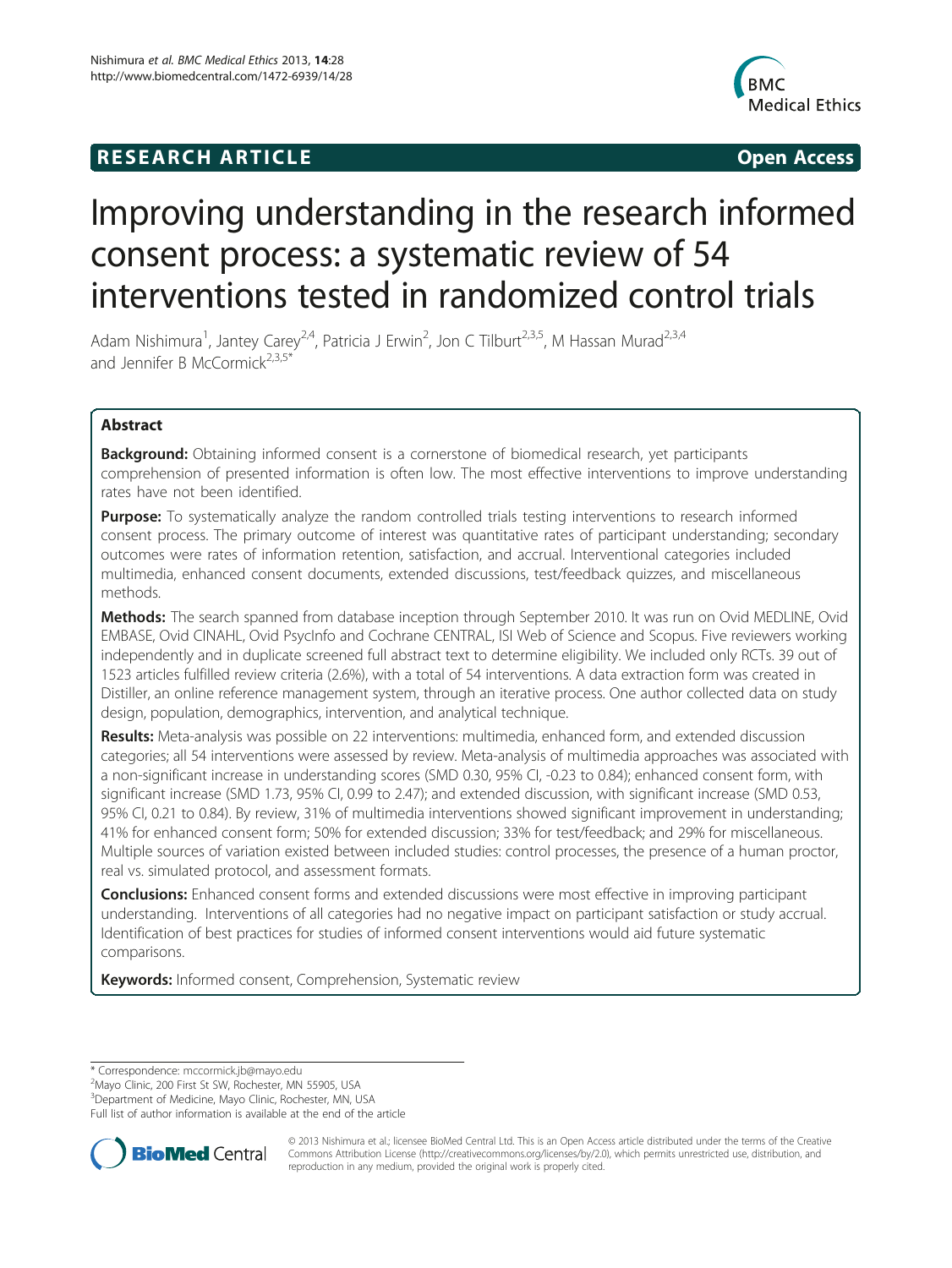# Background

Obtaining informed consent is a key component of biomedical research that seeks to uphold the ethical value of patient and participant autonomy. Yet, the process has become increasingly burdensome for both researchers and research participants. Obtaining consent is by no means simple: researchers must not only enroll participants in their study, but also convey to them their rights as human subjects, the scientific question under investigation, the study methodology, and thepotential harms and benefits. Research staff exert considerable effort documenting that process.

Research consent typically emphasizes disclosure on the presumption that more information aids potential participants in decision-making [\[1](#page-13-0)]. A review of the clinical research informed consent literature from 1961 to 2006 revealed that only 54% of patients and research participants adequately understood the aim of a given study; 50% understood the process of randomization; 47% understood the nature of voluntariness; 44% understood the ability to withdraw; 50% understood the risks of the study; and 57% understood the benefits of a study [[2\]](#page-13-0). Given the premise that the understanding of information improves participants' decision-making capacity, these results offer a humbling glimpse at what "informed" currently entails.

In a landscape of expanding biomedical research methods—such as genomic sequencing, data sharing, bio-banking, creating pluripotent stem cells, and linking medical record data with genomic sequence—the need for effective and efficient consent processes has become paramount. Since the mid-1990s the National Institutes of Health (NIH) have invested significant resources on research studies on the informed consent process. Recommendations on how to modify existing consent templates have come from a number of scholars and working groups [\[3](#page-13-0)-[9\]](#page-13-0). Moreover, in July 2011 the Office for Human Research Protections (OHRP) issued an Advanced Notice of Proposed Rulemaking (ANPR) to Human Subjects Research Oversight that proposed several important changes to informed consent under certain conditions. Most notably, the ANRP called for "…greater specificity about how consent forms should be written and what information they should contain." Researchers and their institutions, they suggested, should "[create] forms that are shorter, more readily understood, less confusing, that contain all of the key information, and that can serve as an excellent aid to help someone make a good decision about whether to participate in a study" [\[10\]](#page-13-0). The ANPR may prompt further quality improvement studies about best practices.

In recent decades bioethics investigators, Institutional Review Boards, and funders have invested in improving the informed consent process. These improvements or enhancements often rely on altering standard paper consent documents or elements of the process, or medium in which information is delivered or by which consent is obtained. For example investigators have tested enhanced design methodologies [\[2](#page-13-0)], multimedia tools and technologies [\[11](#page-13-0)], altered counseling or dialogue [[12](#page-13-0)], and the provision of quizzes that give immediate feedback [[13](#page-13-0)]. Many of these efforts aim to shorten the consent form document and increasing potential participants' understanding of what was explained to them.

A recent systematic review could not determine whether several important consent innovations—those involving multimedia, extended discussions or immediate feedback quizzes, had an impact on understanding [[14](#page-13-0)]. However, small numbers prohibited a full meta-analysis and direct comparison was not possible due to heterogeneity in study methodologies and assessment techniques.

Here we report a systematic review of randomized controlled trials of informed consent interventions for biomedical research and an accompanying meta-analysis.

# Methods

This systematic review and meta-analysis are consistent with existing reporting guidelines (the PRISMA statement) [[15\]](#page-13-0).

#### Eligibility criteria

We included randomized controlled trials (RCT) that evaluated interventions designed to improve the informed consent process for patients and/or research participants. Studies simulating informed consent process were also included, if they were RCT. We excluded all case reports, single cohort studies, non-randomized trials, review articles, and other systematic reviews (Figure [1](#page-2-0)).

#### Search strategy

An expert reference librarian designed and conducted an electronic search strategy with input from study investigators. The search spanned from database inception through September 2010. The initial search was run on Ovid MEDLINE using a combination of medical subject headings (MeSH) and text-words, and then translated into the terms appropriate to Ovid EMBASE, Ovid CINAHL, Ovid PsycInfo and Cochrane CENTRAL. The ISI Web of Science and Scopus databases were searched as well, using text-words. The primary subject headings used were "informed consent" or "consent". The strategy further focused on formats in which the information might be delivered: "video recording", "audiovisual aid", "computer-assisted instruction", "multimedia", or "patient education materials". Outcome and study types were the final strategy filters: comprehension, readability, pre-post testing, research design, decision making, patient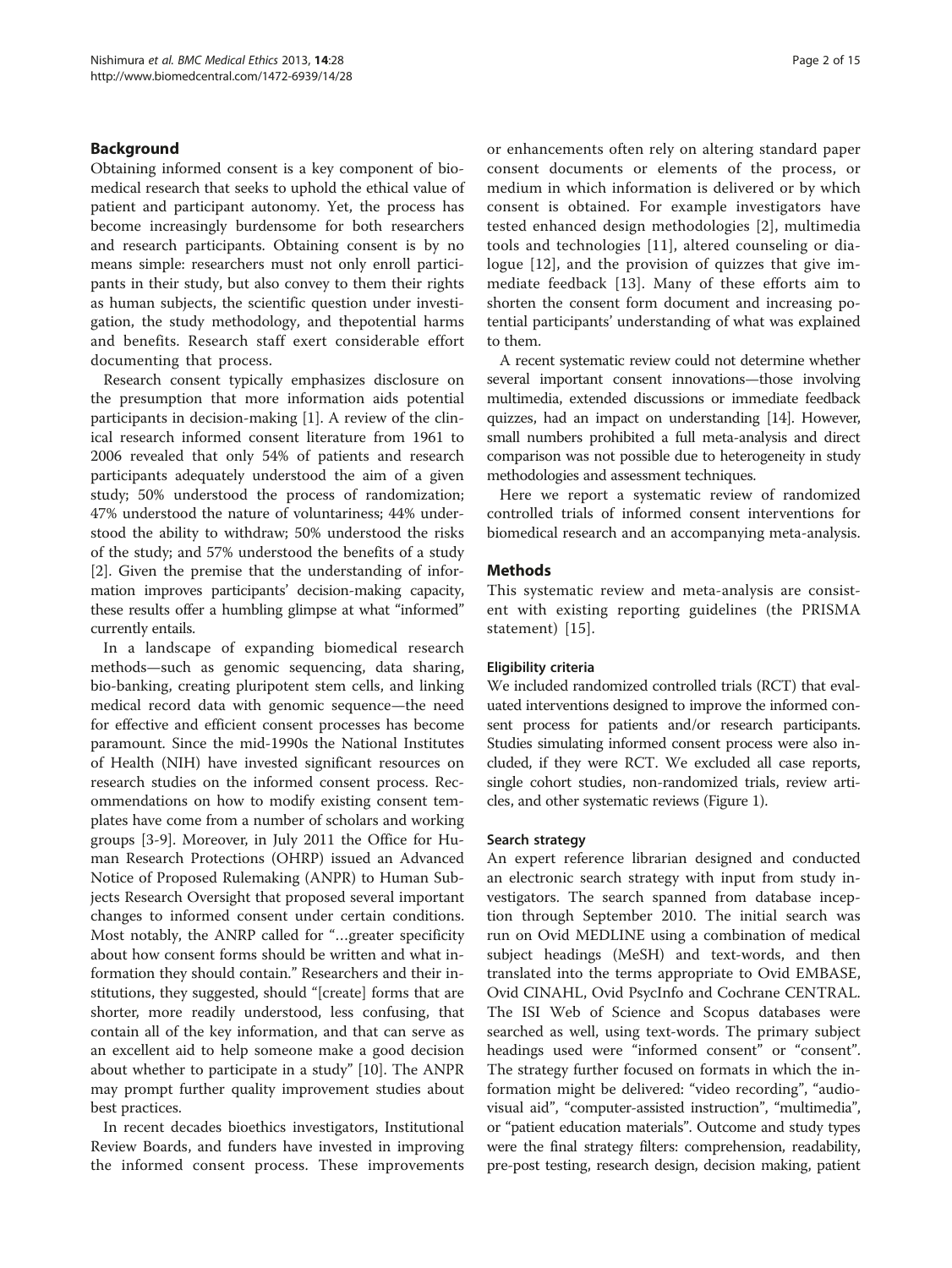<span id="page-2-0"></span>

satisfaction, clinical trials. We cross-referenced our results with the bibliography of the most recent and comprehensive systematic review on the topic published in 2004 [[14](#page-13-0)].

# Assessment of study eligibility

Four reviewers working independently and in duplicate screened all abstracts and titles and, upon retrieval of candidate studies, three team members (JCT, JBM, AN) reviewed the full text to determine eligibility. If the study was eligible, data were abstracted by AN. Any questions arising during data abstraction were resolved by discussion with other team members. JBM conducted an independent cross-check.

# Data extraction and synthesis

Through an iterative process, we created a standardized form to extract descriptive, methodological and key variables from all eligible studies. Distiller (Ottawa, Ontario), an online reference management system for systematic reviews, was used to manage study selection and data

extraction. We collected data on study design, population, demographics, intervention, and analytical technique.

Data were tabulated and categorized according to the type of intervention. We used categories similar to those published previously: multimedia, enhanced consent form, extended discussion, test/feedback, and miscellaneous methods [[14](#page-13-0)].

# Primary outcome: understanding

Our primary outcome was participant understanding/ knowledge. Understanding/knowledge refers to a participant's objective comprehension of information conveyed in the informed consent process, as assessed by quantitative testing methods. Measurements of participants' perceived levels of understanding were not included in this study. We further divided understanding into immediate knowledge, knowledge retention, and reading time. For the purposes of this analysis we defined immediate knowledge as that tested within one week of the control or intervention procedure.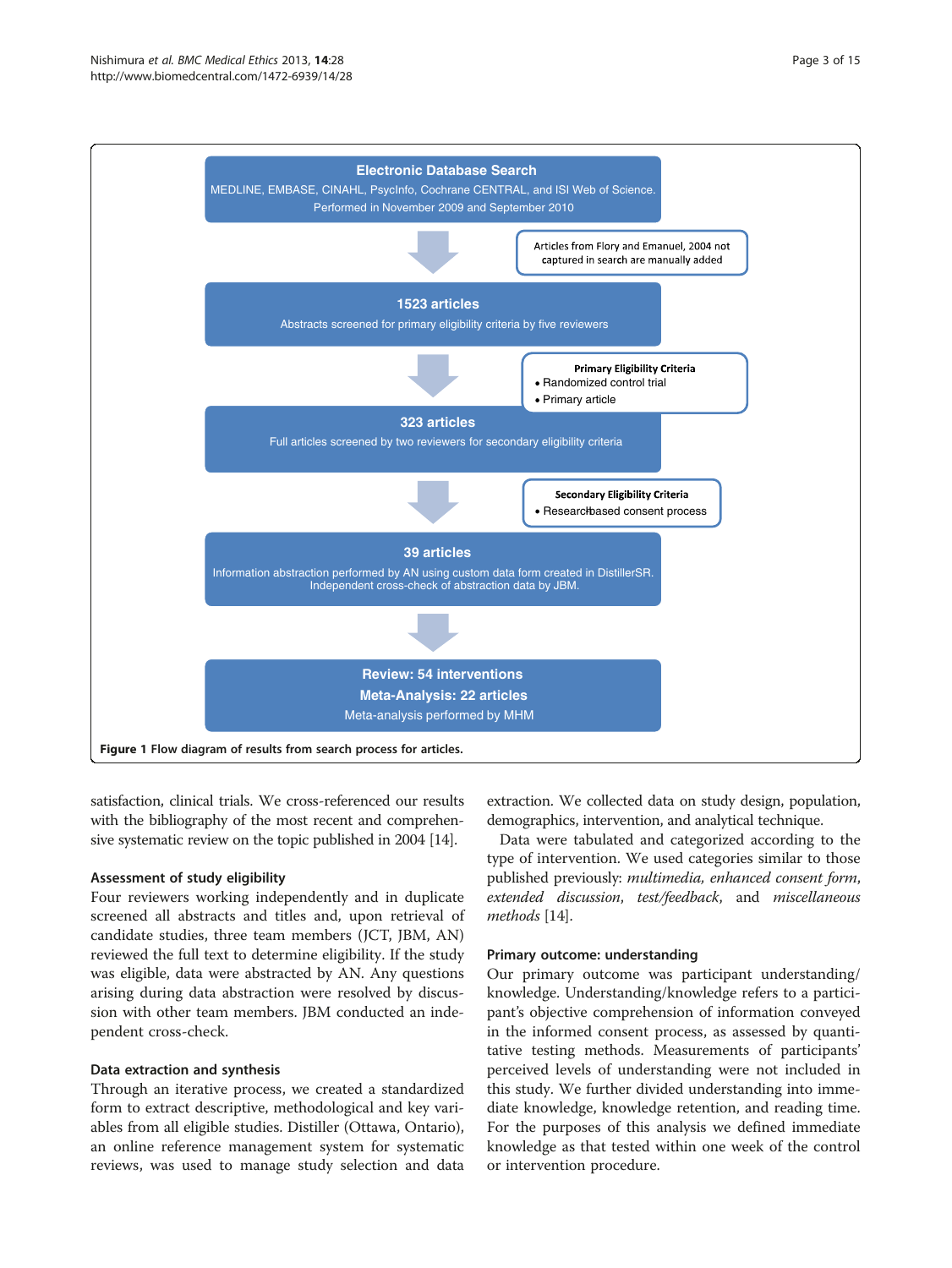#### Secondary outcomes: satisfaction and accrual

Data regarding the impact of interventions on participant satisfaction levels or accrual rates were also tracked and synthesized. Satisfaction rates were determined in certain studies by quantitative surveys or interviews. Rates of accrual were tracked based on the actual enrollment of participants into the parent studies associated with an informed consent intervention. Only actual accrual rates were synthesized in our results. A sufficient number of actual studies were deemed available to draw conclusions on accrual.

#### Other key variables

We also evaluated whether a study had an actual, parent study with which it was associated; whether the control and intervention of a study were proctored, or overseen, by a member of the study team, for example a study nurse, an investigator, or a research assistant; the sample size of a trial; the demographics of the study population; and the methods by which outcomes were assessed. In addition, we determined whether or not a study had a "standard control" versus an "enhanced control". As control techniques varied between studies, we used the classification of standard control to delineate those studies that compared their interventions to a basic, minimally-altered consent form required by their institutions' IRB. If a study designated its non-intervention as either "standard," "industry standard," or "legallyrequired," we considered it the control.

#### Meta-analysis of understanding scores

Due to the difference in the methods of outcome ascertainment (understanding score), we estimated from each study the standardized mean difference (SMD) and 95% confidence interval. The SMD is an effect size measure that is unit-less and can be pooled across studies that evaluate a similar outcome assessed with different scales. In all analyses, SMD was estimated as the intervention understanding scores minus the control understanding scores (i.e., SMD > 0 favors the intervention group). Random-effects meta-analysis was used to pool SMDs across studies because heterogeneity of the subjects, knowledge content and the design of the studies was anticipated [[16\]](#page-13-0). Random-effects modeling is a conservative approach that combines within-study and betweenstudy variance. We estimated heterogeneity statistically using the I-squared statistic, which represents the proportion of true heterogeneity that is not attributable to chance [\[17\]](#page-13-0). The reasons for heterogeneity were explored by conducting a test of interaction based on whether the intervention group had a proctor, the control group had a proctor, whether the control group was an enhanced form of the consent form or just a standard form, the setting of the study (real vs. simulated) and the type of subjects (healthy volunteers vs. patients) [[18](#page-13-0)]. To avoid double counting the control groups of studies with multiple intervention arms, we tested in sensitivity analyses the inclusion of each arm and determined if changing the intervention group affected study conclusions.

# Results

#### Search results

Study selection process is described in Figure [1.](#page-2-0) In sum, 39 primary articles were reviewed. As some of these articles tested more than one intervention, we ultimately tracked the results of 54 interventions: sixteen multimedia (Table [1](#page-4-0)), twenty-two enhanced form (Table [2](#page-6-0)), six extended discussion (Table [2\)](#page-6-0), three tests/feedback (Table [3](#page-7-0)), and seven miscellaneous (Table [4](#page-8-0)) interventions were reviewed. In addition to the interventions identified in the 2004 systematic review [\[14\]](#page-13-0), we were able to identify 24 additional studies fitting our criteria: six multimedia, nine enhanced consent forms, four extended discussions, three tests/feedback, and five miscellaneous.

Results were updated from four multimedia interventions that were previously unpublished and assessed from a secondary source [[19-22\]](#page-13-0). In the enhanced form category, two interventions applying different font styles for the elderly were added. These interventions were present in a 1987 study by Taub et al. but not in the 2004 review. Another enhanced consent form trial was updated from a prior secondary source [\[21\]](#page-13-0). A test/ feedback intervention was dropped; though it was previously deemed subject to a randomized trial, it was only tested on participants who did not score perfectly on the first iteration of an assessment quiz [\[23\]](#page-13-0). Conversely, an additional trial, categorized as longitudinal in the 2004 review, but reassessed by us as randomized control, was added to the test/feedback category [\[24](#page-13-0)]. One trial, previously present in the miscellaneous category, was excluded from our primary outcome calculations as its results were concerned with long-term retention, rather than immediate understanding [[25](#page-13-0)].

Meta-analysis was feasible with seven multimedia, eleven enhanced form, and four extended discussion studies (Figure [2\)](#page-8-0). Remaining studies from all five categories did not provide their understanding assessment data in a format that could be included in the meta-analysis.

# Traits of the studies

Most of the studies that had a human proctor present for the control group also had one present for the intervention group. There was one exception in the multimedia category [[19\]](#page-13-0), and several in the extended discussion or test/feedback categories [\[20](#page-13-0)-[22\]](#page-13-0). Less than half of the multimedia (44%) and enhanced consent (14%) trials had a human proctor present for the administration of either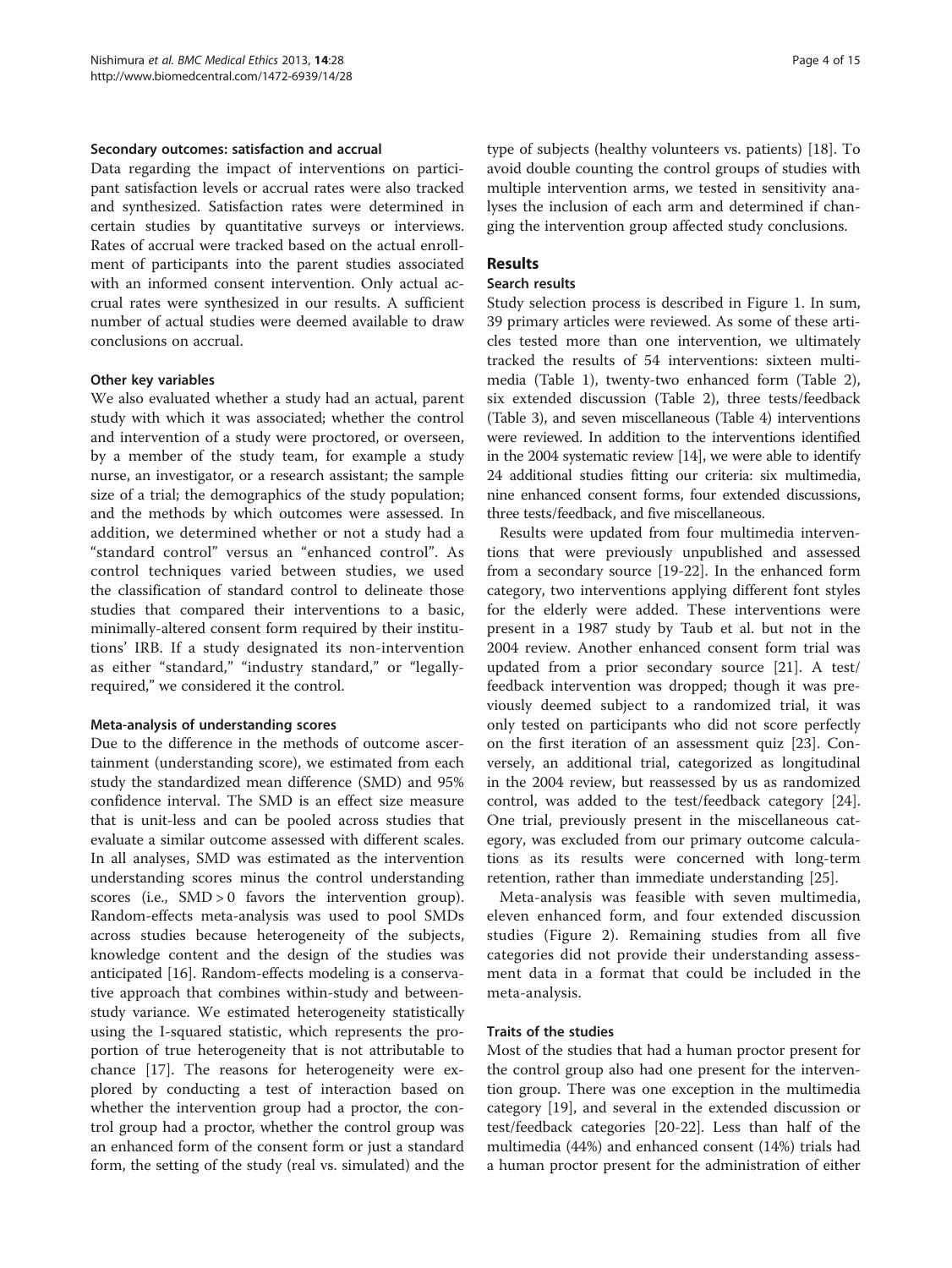|                                                         | <b>Standard</b><br>control |                                                                                                                                                               |                                                                  |           | Sample<br>size |           | <b>Understanding</b><br>scores, % |                     |
|---------------------------------------------------------|----------------------------|---------------------------------------------------------------------------------------------------------------------------------------------------------------|------------------------------------------------------------------|-----------|----------------|-----------|-----------------------------------|---------------------|
| Source                                                  |                            | Intervention                                                                                                                                                  | Population                                                       | Scenario  |                |           | Control Intervention P Value      |                     |
| Karunaratne et al.,<br>2010                             | Y                          | Interactive computer presentation<br>replaces consent form. Graphics,<br>video clips, links, and text styling                                                 | Patients with DM                                                 | Simulated | 60             | 73        | 82                                | 0.005               |
| Kass et al., 2009<br>(formerly Agre et al.<br>2003)     | N                          | Digital touch-screen presentation<br>on oncology clinical research<br>replaces brochure                                                                       | Patients with cancer                                             | Real      | 130            | 17        | 34                                | 0.03 <sup>‡</sup>   |
| Bickmore et al., 2009                                   | Y°                         | Standard consent form with<br>explanation by interactive,<br>computerized "agent"                                                                             | Healthy volunteers                                               | Simulated | 18             | 39        | 42                                | <b>NS</b>           |
| Hack et al., 2007                                       | $\mathsf{N}^\circ$         | Supplementary take-home<br>audiotape recording of<br>standardized study details°                                                                              | Patients with cancer                                             | Real      | 42             | 88        | 85                                | $NS\infty$          |
|                                                         | $N^{\circ}$                | Supplementary take-home<br>audiotape recording of IC<br>consultation and second audiotape<br>of standardized study details°                                   | Patients with cancer                                             | Real      | 47             | 88        | 87                                | $NS\infty$          |
| Hutchinson et al.,<br>2007                              | Y°                         | Supplementary 10 min. video.<br>Vignettes, visual aids, voice-over,<br>and graphics. Patients allowed to<br>take video home°                                  | Patients with cancer                                             | Real      | 173            | <b>NA</b> | <b>NA</b>                         | $0.011\$ g $\infty$ |
| Mittal et al., 2007                                     | $\mathsf{N}^\circ$         | Powerpoint slideshow on computer<br>replaces consent form. Graphics,<br>text styling, summaries video and<br>embedded voice narration <sup>°</sup>            | Patients with<br>cognitive impairment<br>or Alzheimer's disease  | Simulated | 35             | 52        | 60                                | <b>NS</b>           |
| Wirshing et al., 2005<br>(formerly Agre et al.<br>2003) | N                          | Video with specific study guidelines<br>replaces generic video on human<br>research. Professionally acted<br>vignettes, bulleted text, and audio<br>narration | Patients with mental<br>illness and healthy<br>volunteers        | Simulated | 261            | 69        | 73                                | $\,<$<br>0.0001     |
| Campbell et al.,<br>2004                                | Y                          | Video replaces consent form.<br>Voicenarration and no reading<br>required                                                                                     | Parents of pediatric<br>research<br>participants                 | Simulated | 120            | 47        | 50                                | <b>NS</b>           |
|                                                         | Υ                          | <b>Computer presentation replaces</b><br>consent form. Video and still<br>pictures; bulleted text with<br>audio narration                                     | Parents of pediatric<br>research<br>participants                 | Simulated | 118            | 47        | 51                                | NS <sup>+</sup>     |
| Agre and Rapkin,<br>2003                                | N                          | Computer presentation replaces<br>consent form. Summary<br>sections (?)                                                                                       | <b>Patients with cancer</b><br>and healthy<br>volunteers         | Real      | 209            | 68        | 66                                | ΝS                  |
|                                                         | N                          | Video replaces consent form.<br>Professionally produced with<br>summary sections                                                                              | Patients with cancer<br>and healthy<br>volunteers                | Real      | 221            | 68        | 73                                | ΝS                  |
| Dunn et al., 2003<br>(includes Dunn<br>et al., 2001)    | Y°                         | Powerpoint slideshow replaces<br>consent form. Altered<br>organization, layout and<br>summaries of text. Narrated by<br>study staff <sup>®</sup>              | <b>Patients with mental</b><br>illness and healthy<br>volunteers | Real      | 99             | 85        | 91                                | 0.014               |
| Fureman et al.,<br>1997                                 | $N^{\circ}$                | Supplementary 26 min. video.<br>Talkshow format with expert<br>panel answering audience<br>questions°                                                         | Injection drug users                                             | Real      | 186            | 81        | 80                                | ΝS                  |

# <span id="page-4-0"></span>Table 1 Results of trials of video and computer multimedia interventions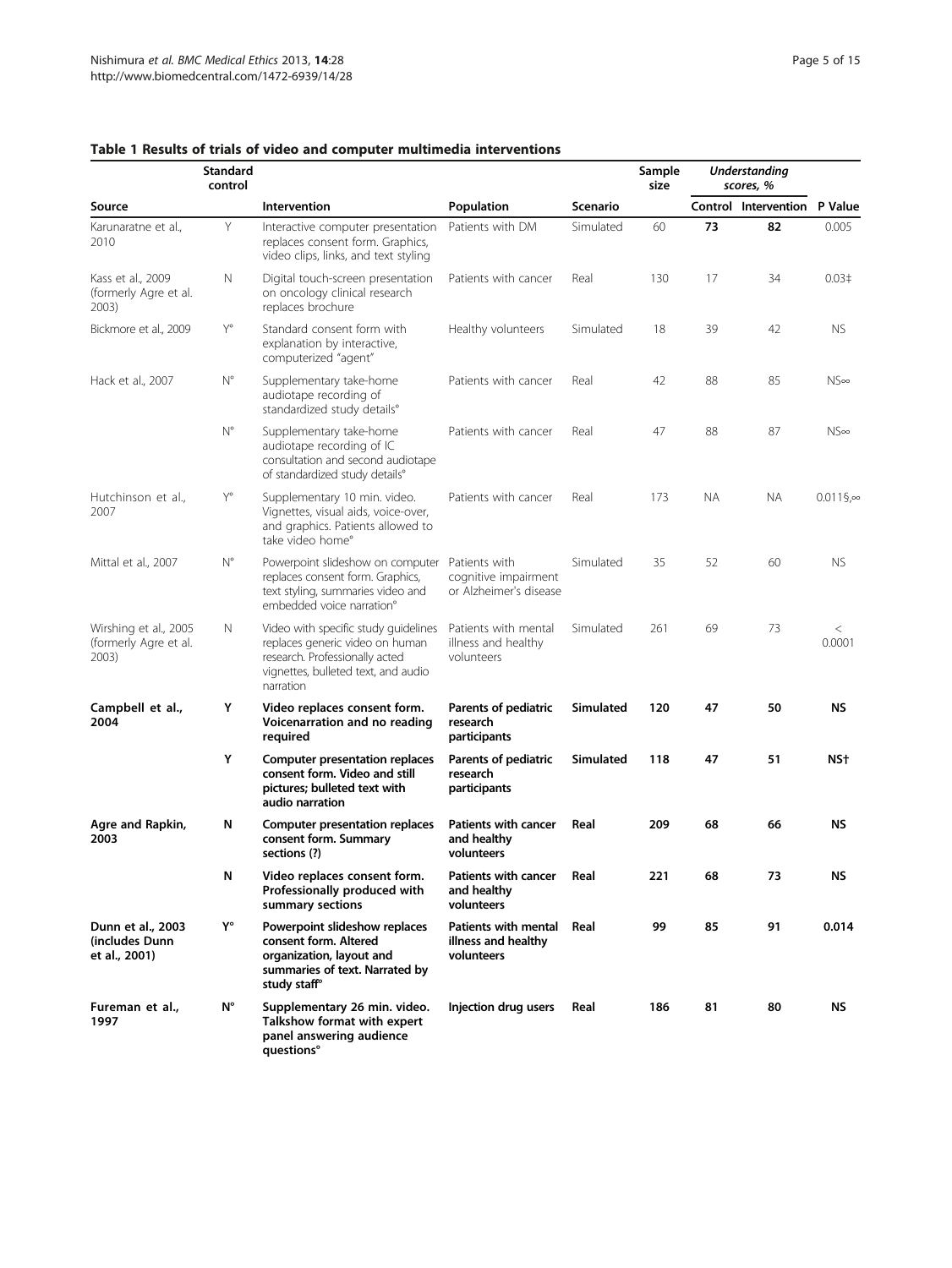| Weston et al.,<br>1997           | Ν° | Supplementary, professionally<br>filmed 10 min. video° | Pregnant women       | Simulated | 90  | 91 | 95 | NS |
|----------------------------------|----|--------------------------------------------------------|----------------------|-----------|-----|----|----|----|
| Llewellyn-Thomas<br>et al., 1995 |    | Standard consent form in<br>navigable, digital format  | Patients with cancer | Simulated | 100 | 81 |    | NS |

| Table 1 Results of trials of video and computer multimedia interventions (Continued) |  |
|--------------------------------------------------------------------------------------|--|
|--------------------------------------------------------------------------------------|--|

Abbreviations: NA not Available; NS Not significant; DM diabetes mellitus.

Bolded rows indicate trials include in the 2004 systematic review by Flory and Emanuel.

° Human proctor available for question/answer.

§ P-value is a based on change in pre-consent and post-consent quiz scores.

†P-value is a post hoc calculation of the total scores contrasting all combinations of formats; Understanding scores based on averages of high and low-risk

protocol arms.

‡ Only relates to participant's ability to identify purpose of the study.

∞ Understanding assessed at approximately 1 week.

informed consent procedure. 57% of the miscellaneous interventions had a proctor, while the enhanced discussion and test/feedback interventions all had human proctors.

Forty-four percent of the interventions were tested under real, as opposed to simulated, conditions. All test/ feedback interventions had real parent studies, whereas only seven enhanced form interventions were in real scenarios (31%). All newly tested enhanced form interventions since 2004 were in simulated trials. Multimedia, extended, and miscellaneous studies were split in their extent of being tested under real conditions (50%, 50%, and 40%, respectively).

Assessment formats varied widely between studies, including in-person or telephone questionnaires [[23](#page-13-0)-[30\]](#page-13-0), or computer- and paper-based quizzes. Certain studies tested in an open-book format [[19](#page-13-0)], allowing participants access to trial information, while most studies required participants to work from memory alone. The number of questions within a test ranged from 8 to 80, with question types including True/False, Yes/No, multiple choice, open-ended, and prompted recall. As seen in Tables [1](#page-4-0), [2](#page-6-0), [3,](#page-7-0) [4](#page-8-0) and [5](#page-9-0), some studies had mean understanding scores for both control and intervention below 50%, while others had these scores both in the upper 80th percentile. Such variation suggests a potential difference in assessment difficulty between trials. While some assessment methods were validated for their respective study populations through pilot methods, validation for the population under study was not a consistent feature for all methods.

# Impact of different consent innovations on understanding Multimedia

Meta-analysis of multimedia-based consent approaches showed a non-significant increase in understanding scores compared with control consent approaches (SMD 0.32, 95% CI, -0.20 to 0.85). Heterogeneity of this analysis was substantial ( $I^2$  = 90%). Results are depicted in Figure [2](#page-8-0). Subgroup analyses (Table [6\)](#page-10-0) were not statistically significant and did not provide an explanation of the observed substantial heterogeneity. Due to this heterogeneity, the meta-analysis results should be tempered with contextual data from the component studies.

Several contextual details of the control procedures and intervention design of the studies included in the meta-analysis are of note. Three of the included trials had non-standard controls. Mittal et al. sought to test the feasibility of two interventions (multimedia and en-hanced consent form) for a larger trial [[31\]](#page-13-0). They specified no control, but the data allowed us to assign the enhanced form as a non-standard control. Hack et al. compared two types of audiotape supplements, but neither were compared to a tapeless scenario [[32](#page-13-0)]. Agre and Rapkin compared several interventions to a consent form that was modified to read at the 8th grade level [[33\]](#page-13-0). Relatedly, Bickmore et al. tested an interactive computer-based proctor against two different procedures: the participant read an informed consent document alone or the participant was led through consent process by a human proctor. We included the data comparing the computer-based proctor (intervention) to the human proctor (control), which showed no significant difference. Yet, both the computer and human proctors were comparably more effective than the readalone scenario for patients with adequate health literacy  $(p = 0.006)$  [[19](#page-13-0)]. Finally, as noted elsewhere [[34](#page-13-0)], the multimedia intervention tested by Llewellyn-Thomas et al. in 1995 was merely a standard consent form presented on a computer screen, representing variability in what the category of "multimedia" entails [[35\]](#page-13-0).

Six additional studies were reviewed but not included in the meta-analysis due to the absence of requisite data in their published results. Fureman et al. and Weston et al. had non-significant results for immediate understanding, though their interventions improved retention rates [\[36,37\]](#page-13-0). While the intervention of Kass et al. significantly improved understanding rates, our review relied on only one question from the assessment: the ability of a participant to identify the purpose of the study [\[23](#page-13-0)]. Campbell et al. tested an intervention in two different theoretical trials, one involving a high-risk protocol; the other low-risk [\[26\]](#page-13-0). We averaged the results for both, which were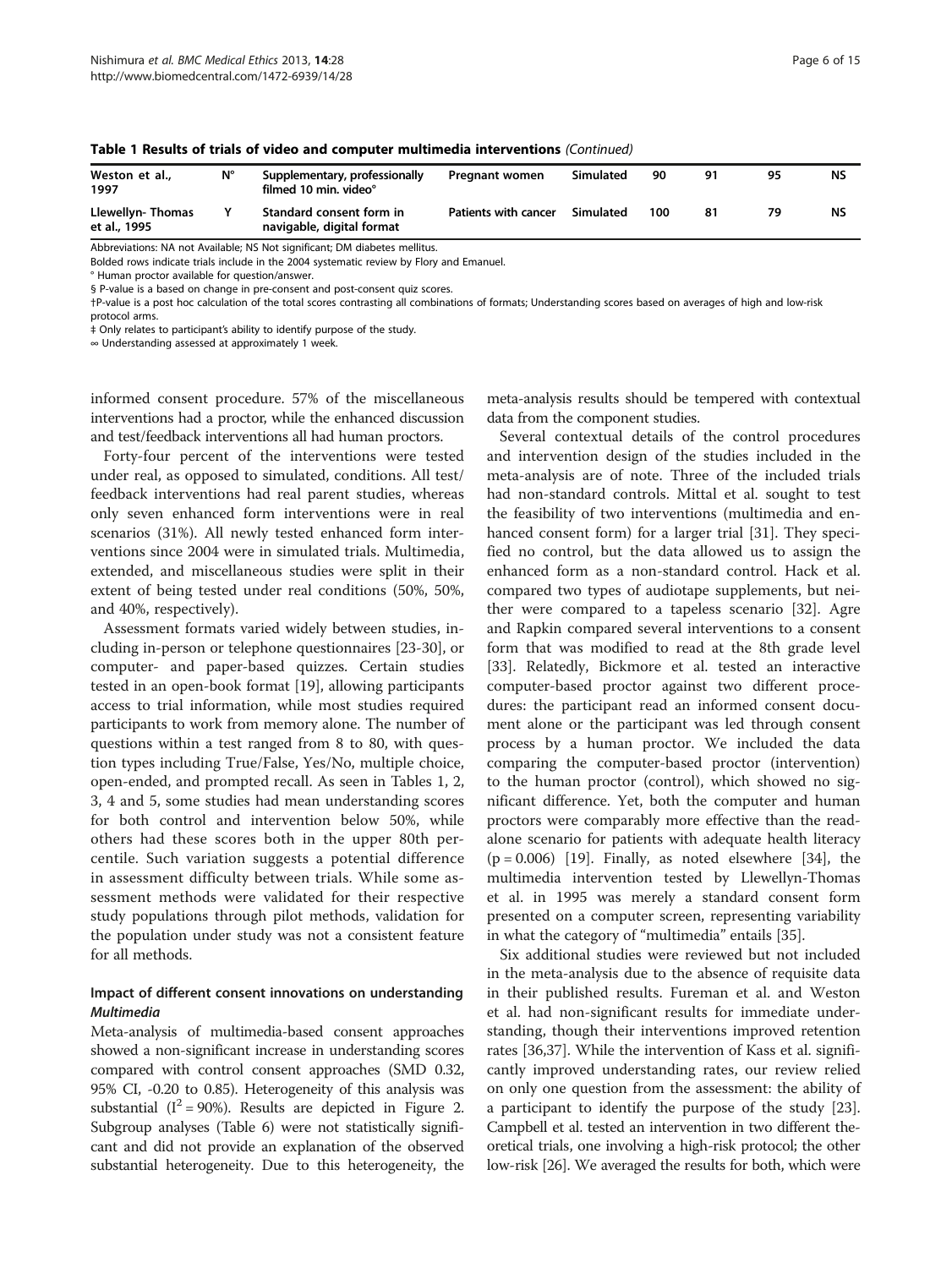|                              | <b>Standard</b><br>control |                                                                                                                                                        |                                                           |                  | Sample<br>size |    | <b>Understanding</b><br>scores, % |              |
|------------------------------|----------------------------|--------------------------------------------------------------------------------------------------------------------------------------------------------|-----------------------------------------------------------|------------------|----------------|----|-----------------------------------|--------------|
| Source                       |                            | Intervention                                                                                                                                           | Population                                                | <b>Scenario</b>  |                |    | Control Intervention P Value      |              |
| Paris et al., 2010           | Y                          | Simplified paper document with<br>systematic readability improvement                                                                                   | Patients with stroke,<br>DM, or OSAS                      | Simulated        | 115            | 67 | 69                                | <b>NS</b>    |
|                              | Y                          | Simplified paper document<br>developed by a working group of<br>clinical research nurse, IRB member,<br>and healthy volunteer                          | Patients with stroke,<br>DM, or OSAS                      | Simulated        | 114            | 67 | 69                                | <b>NS</b>    |
| Campbell et al.,<br>2008     | N                          | Simplified text in booklet format<br>with color. 7th grade reading level                                                                               | Healthy volunteers                                        | Simulated        | 146            | 64 | 85                                | < 0.001      |
| Walters and Hamrell.<br>2008 | Υ                          | Simplified paper document. 6th<br>grade reading level                                                                                                  | Healthy volunteers                                        | Simulated        | 317            | 77 | 79                                | NS*          |
| Paris et al., 2007           | Υ                          | Simplified paper document with<br>systematic readability improvement                                                                                   | Healthy volunteers                                        | Simulated        | 99             | 78 | 82                                | ≤0.05        |
|                              | Y                          | Simplified paper document<br>developed by a working group of<br>clinical research nurse, IRB member,<br>and healthy volunteer                          | Healthy volunteers                                        | Simulated        | 101            | 78 | 83                                | $\leq 0.017$ |
|                              | Y                          | Simplified paper document<br>developed by a working group<br>and by systematic readability<br>improvement                                              | Healthy volunteers                                        | Simulated        | 100            | 78 | 82                                | $\leq 0.05$  |
| Campbell et al.,<br>2004     | Υ                          | Simplified paper document with<br>revised layout, text styling, and<br>added pictures                                                                  | Parents of pediatric<br>patients                          | Simulated        | 119            | 47 | 53                                | <b>NS</b>    |
| Agre and Rapkin,<br>2003     | N                          | Simplified paper document<br>presented in booklet form with<br>summary section. 8th grade<br>reading level                                             | <b>Patients with cancer</b><br>and healthy<br>volunteers  | Real             | 221            | 69 | 70                                | <b>NS</b>    |
| Coyne et al., 2003           | Y°                         | Simplified paper document with<br>revised text styling, page layout,<br>and language. 7th grade reading<br>level. Organized in Q/A format <sup>o</sup> | <b>Patients with cancer</b>                               | Real             | 207            | 69 | 72                                | NS‡          |
| Dresden and<br>Levitt, 2001  | N                          | Simplified paper document with<br>revised layout, text styling, and<br>language                                                                        | Patients in the E.R.                                      | <b>Simulated</b> | 100            | 72 | 88                                | < 0.0001     |
| Stiles et al., 2001          | Y°                         | Simplified paper document with<br>text styling and graphics°                                                                                           | Patients with mental<br>illness and healthy<br>volunteers | <b>Simulated</b> | 227            | 81 | 81                                | <b>NS</b>    |
| <b>Bjorn et al., 1999</b>    | N                          | Leaflet used by pharmacology<br>company with revised language,<br>style and layout. Hypertension<br>scenario                                           | <b>Healthy volunteers</b>                                 | Simulated        | 135            | 48 | 56                                | < 0.05       |
|                              | N                          | Leaflet used by pharmacology<br>company with revised language,<br>style and layout. Sterilization<br>scenario                                          | <b>Healthy volunteers</b>                                 | Simulated        | 100            | NΑ | NΑ                                | <b>NS</b>    |
| Murphy et al., 1999          | N                          | Simplified paper document. 6th<br>grade reading level with text<br>styling and illustrations                                                           | Women at risk for<br>HIV                                  | Simulated        | 141            | 70 | 83                                | 0.0001       |
| Davis et al., 1998           | Y                          | Revised with patient input,<br>readability improved from<br>college to 7th grade level,<br>shortened, booklet format,<br>graphics                      | <b>Patients and healthy</b><br>volunteers                 | <b>Simulated</b> | 183            | 56 | 58                                | ΝS           |
| Rogers et al., 1998          | Y°                         | Consent required to "opt out"<br>of study, rather than "opt in" <sup>o</sup>                                                                           | <b>Recent mothers</b>                                     | Real             | 44             | 30 | 47                                | < 0.02       |

# <span id="page-6-0"></span>Table 2 Results of trials with enhanced consent form intervensions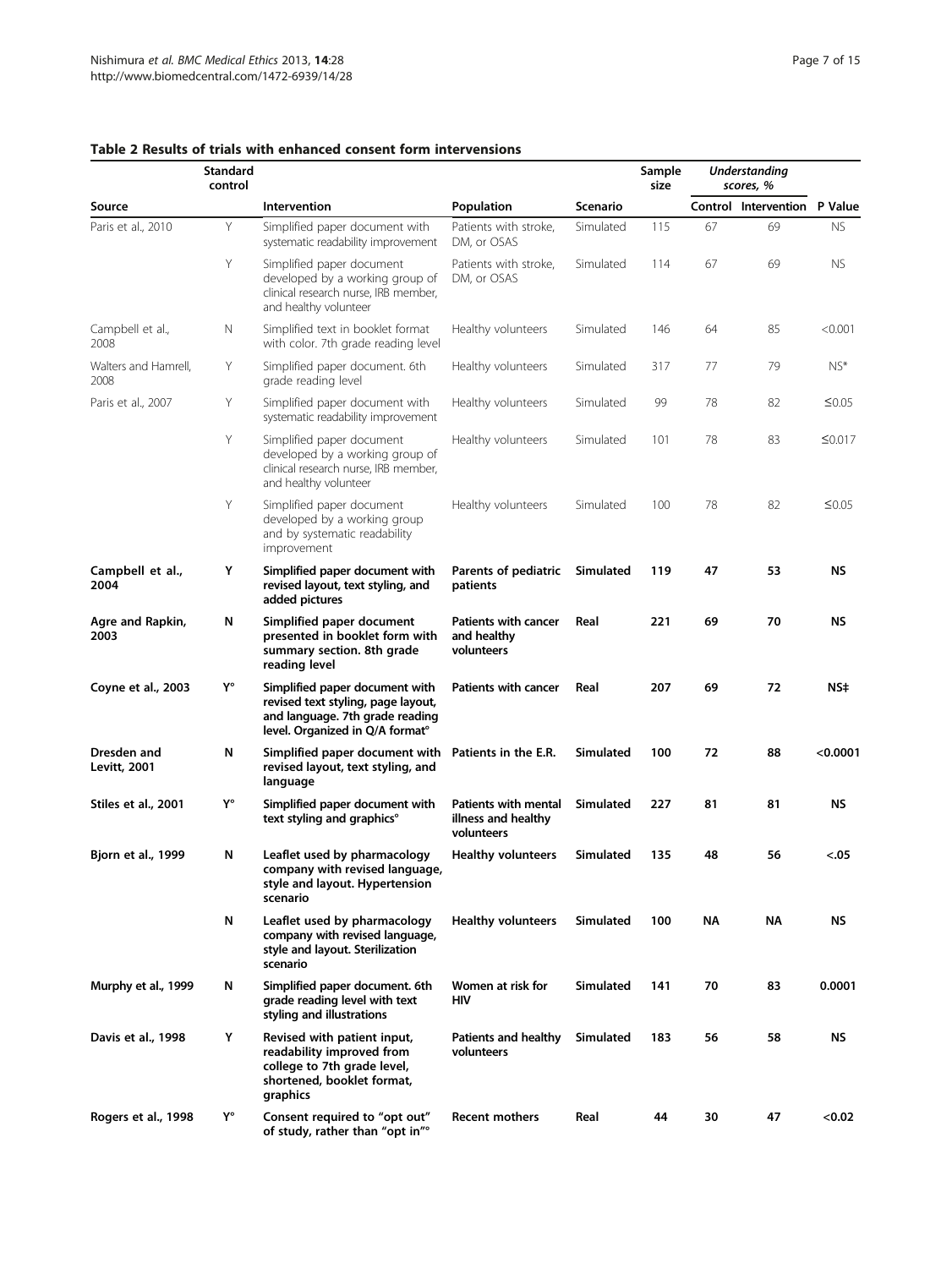| Taub et al., 1987                   | Υ | Simplified paper document. 7th<br>grade reading level                             | <b>Elderly volunteers</b>             | Real      | 235 | 68 | 70 | <b>NS</b> |
|-------------------------------------|---|-----------------------------------------------------------------------------------|---------------------------------------|-----------|-----|----|----|-----------|
|                                     | N | Standard or simplified paper<br>document with "Letter Gothic",<br>enlarged font   | <b>Elderly volunteers</b>             | Real      | 235 | 71 | 65 | NS*       |
|                                     | N | Standard or simplified paper<br>document with "Orator".<br>enlarged all-caps font | <b>Elderly volunteers</b>             | Real      | 235 | 71 | 70 | <b>NS</b> |
| Taub et al., 1986                   | Υ | Simplified paper document.<br>7th grade reading level                             | <b>Patients with heart</b><br>disease | Real      | 188 | 71 | 74 | <b>NS</b> |
| <b>Epstein and</b><br>Lasagna, 1969 | Υ | Simplified paper document.<br>Shorter with succinct phrasing                      | <b>Hospital Employees</b>             | Simulated | 44  | 45 | 67 | < .001    |

#### <span id="page-7-0"></span>Table 2 Results of trials with enhanced consent form intervensions (Continued)

Abbreviations: NA Not Available, NS Not Significant, DM diabetes mellitus, OSAS obstructive sleep apnea syndrome, HIV human immunodeficienc virus. Bolded rows indicate trials included in the 2004 systematic review by Flory and Emanuel.

°Human proctor available for question/answer.

\* Significant improvement reported for eldest cohorts.

‡ Understanding assessed within approximately 1 week.

similar and non-significant. Finally, Wirshing et al.'s study found strong demographic predictors in intervention efficacy [\[38\]](#page-13-0). The team compared a specialized video to a general IRB video with university students, Veterans Affairs (VA) patients, and patients with schizophrenia. While all showed significant improvement in understanding postintervention, the students benefited the most. Results from other studies included data for populations with mental illnesses [[31,38,39](#page-13-0)], history of injecting drug use (IDU) [\[36](#page-13-0)], and varying stress levels [[33](#page-13-0)].

Based on the entire review, and not just meta-analysis, five of the sixteen total multimedia interventions (31%) resulted in significant improvement in understanding.

#### Enhanced consent form

Meta-analysis showed that the enhanced consent form category was associated with significant increase in understanding scores compared with control consent approach (SMD 1.73, 95% CI, 0.99 to 2.47). Heterogeneity of this analysis was substantial  $(I^2 = 97\%)$ . Results are depicted in Figure [2.](#page-8-0) Subgroup analyses (Table [6\)](#page-10-0) demonstrated that the improvement in understanding scores was larger in simulation studies (vs. real-setting studies) and in studies in which neither study arm (intervention or control) had a human proctor. These subgroup interactions (simulated and human proctor) partially explain the observed heterogeneity.

| Table 3 Results of trials of extended discussion intervensions |  |
|----------------------------------------------------------------|--|
|----------------------------------------------------------------|--|

|                          | <b>Standard</b><br>control |                                                                                                            |                                                       |           | Sample<br>size |         | Understanding<br>scores, % |                |
|--------------------------|----------------------------|------------------------------------------------------------------------------------------------------------|-------------------------------------------------------|-----------|----------------|---------|----------------------------|----------------|
| Source                   |                            | Intervention                                                                                               | Population                                            | Scenario  |                | Control | Intervention               | P Value        |
| Sarkar et al., 2010      | Y°                         | Standardized, focus group discussion<br>with study nurse in place of individual<br>counseling <sup>°</sup> | Parents of malnourished<br>children in Vellore, India | Real      | 118            | 73      | 73                         | <b>NS</b>      |
| Freer et al., 2009       | Y                          | Information leaflet and supplementary,<br>standardized discussion with study staff <sup>®</sup>            | Parents in United<br>Kingdom                          | Simulated | 21             | 69      | 85                         | 0.015          |
|                          | Υ                          | Information leaflet and supplementary,<br>standardized discussion with study staff <sup>®</sup>            | Parents in United States                              | Simulated | 20             | 66      | 75                         | <b>NS</b>      |
| Aaronson et al.,<br>1996 | Y°                         | Same presentation formats.<br>Supplementary telephone<br>conversation with oncology nurse <sup>o</sup>     | Patients with cancer                                  | Real      | 230            | 66      | 83                         | $< .001$ §     |
| Tindall et al.,<br>1994  | Y                          | Supplementary conversation with<br>enrolling physician <sup>o</sup>                                        | <b>Patients with HIV</b>                              | Real      | 113            | 60      | 63                         | $N$ S $\infty$ |
| Simes et al., 1986       | Y°                         | Uniform consent procedure ensuring<br>total disclosure of information by<br>physicians <sup>°</sup>        | Patients with cancer                                  | Real      | 57             | 62      | 74                         | $0.0001*$      |

Abbreviations: NA Not Available, NS Not Significant, HIV human immunodeficiency virus.

Bolded rows indicate trials included in the 2004 systematic review by Flory and Emanuel.

°Human proctor available for question/answer.

\* P value is for the overall outcomes which include "willingness to participate" and "anxiety".

§ Scores based on an "awareness scale" in an interview format after approximately 1 week.

∞ Understanding assessed at approximately 1 week.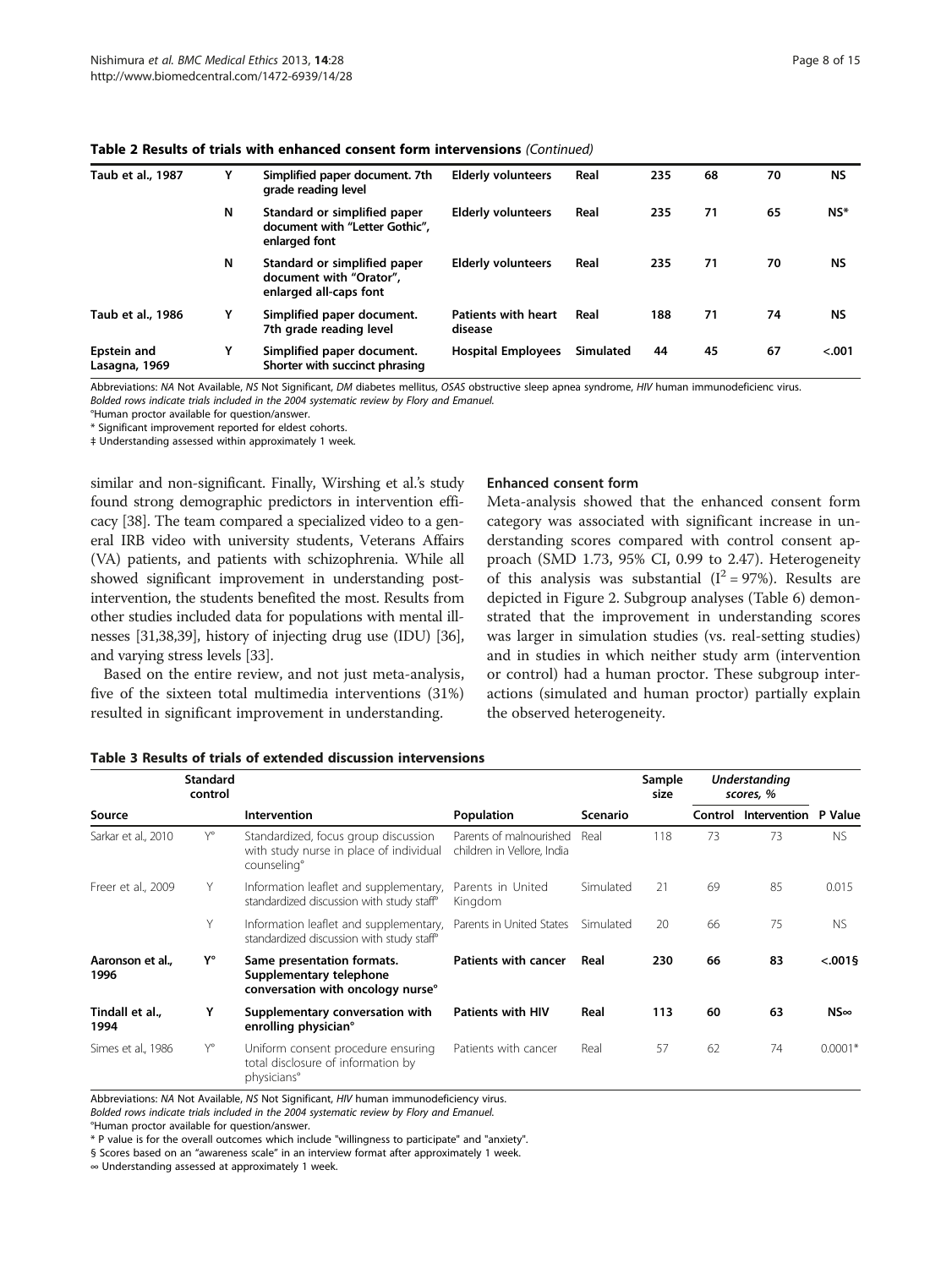| Source                | <b>Standard</b><br>control |                                                                                                                                        |                                 |                 | Sample<br>size | Understanding<br>scores,% |              |           |  |
|-----------------------|----------------------------|----------------------------------------------------------------------------------------------------------------------------------------|---------------------------------|-----------------|----------------|---------------------------|--------------|-----------|--|
|                       |                            | Intervention                                                                                                                           | Population                      | <b>Scenario</b> |                | Control                   | Intervention | P Value   |  |
| Eyler et al.,<br>2004 | Y.                         | Supplementary, scripted Q/A by study staff<br>throughout narration. Staff provided correct<br>answer immediately after posing question | Patients with mental<br>illness | Real            | 24             | 57                        | 68           | <b>NS</b> |  |
|                       | Υ                          | Supplementary, scripted Q/A by study staff<br>throughout narration. Staff provided correct<br>answer after patient answered a question | Patients with mental<br>illness | Real            | 32             | 57                        | 67           | <b>NS</b> |  |
| Taub et al.,<br>1983  | N                          | Participant asked to repeat knowledge quiz<br>(up to three times) if any questions were<br>answered incorrectly                        | Elderly volunteers              | Real            | 100            | 69                        | 89           | < 01      |  |

# <span id="page-8-0"></span>Table 4 Results of trials of test/feedback interventions

Abbreviations: NA Not available, NS Not significant, Q/A Question and answer. °Human proctor available for question/answer.

In addition to the impact of simulation and presence of a proctor, other factors may have impacted study heterogeneity in the meta-analysis. One variation included the risk factors and medical literacy of a study's sample demographic. Epstein and Lasagna's study population was composed primarily of medical employees [\[40](#page-13-0)]. Three other studies included populations that had mental illness [[41\]](#page-13-0), low literacy levels [[27\]](#page-13-0), or low-income levels [\[42](#page-13-0)]. Another source of heterogeneity is the way in which researchers assessed participant understanding. Unlike the paper-based testing formats used by most studies, Rogers et al. used an interview-based assessment technique [\[43](#page-13-0)]. Though the impact of this technique is unclear, it is correlated with markedly lower scores for both control and intervention cohorts than in other studies (Table [2](#page-6-0)).

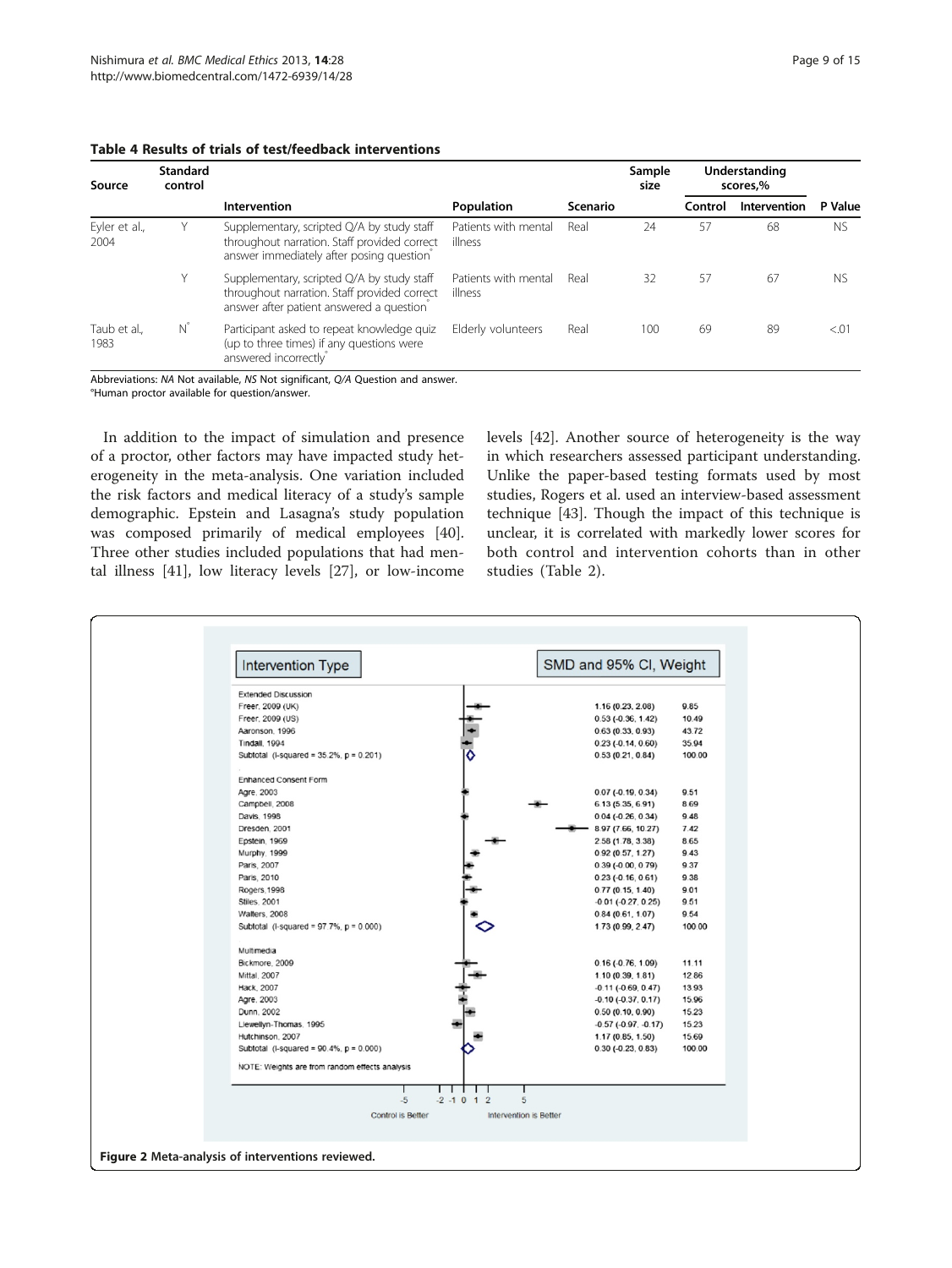|                                          | <b>Standard</b><br>control |                                                                                                                                                              |                                                                  |                  | Sample<br>size |            | <b>Understanding</b><br>scores, % |                |
|------------------------------------------|----------------------------|--------------------------------------------------------------------------------------------------------------------------------------------------------------|------------------------------------------------------------------|------------------|----------------|------------|-----------------------------------|----------------|
| Source                                   |                            | Intervention                                                                                                                                                 | Population                                                       | <b>Scenario</b>  |                |            | Control Intervention              | P Value        |
| Tait et al., 2010                        | Ν                          | Online presentation in which tables,<br>instead of text, are used to explain<br>risk vs benefit                                                              | Parents                                                          | Simulated        | 3139           | $49\infty$ | $45\infty$                        | <b>NS</b>      |
|                                          | N                          | Online presentation in which<br>pictographs, instead of text are used<br>explain risk vs benefit                                                             | Parents                                                          | Simulated        | 3094           | $49\infty$ | $67\infty$                        | < .05          |
| Ford et al., 2008                        | $Y^{\circ}$                | Standard paper document read aloud<br>by study staff with familymember or<br>care-giver present°                                                             | Elderly patients with<br>Parkinson's disease                     | Real             | 136            | 48         | 52                                | $0.012\dagger$ |
| Lavori et al., 2007                      | Y°                         | Supplementary self-assessment for<br>study staff after each consent<br>discussion with a participant <sup>o</sup>                                            | Patients and healthy<br>volunteers                               | Real             | 836            | 78         | 79                                | <b>NS</b>      |
| Agre et al., 2003<br>(Merz et al. trial) | Y°                         | Supplementary educational<br>vignettes°                                                                                                                      | Patients undergoing<br>apheresis and healthy<br>volunteers       | <b>Simulated</b> | 206            | <b>NA</b>  | <b>NA</b>                         | <b>NS</b>      |
| Stiles et al., 2001                      | $N^{\circ}$                | Neutral facilitator present at<br>research participant's meeting<br>with investigator <sup>o</sup>                                                           | <b>Patients with mental</b><br>illness and healthy<br>volunteers | Simulated        | 227            | 82         | 81                                | <b>NS</b>      |
| Wragg et al., 2000                       | N                          | Simplified paper document and video<br>with physician explanation. Material<br>written to express current facts without<br>stressing importance of the trial | Female research<br>participants                                  | Simulated        | 100            | 51         | 49                                | <b>NS</b>      |

#### <span id="page-9-0"></span>Table 5 Results of trials of mixed and miscellaneous intervensions

Abbreviations: NA Not Available, NS Not Significant.

Bolded rows indicate trials included in the 2004 systematic review by Flory and Emanuel.

°Human proctor available for question/answer.

‡ Understanding assessed at approximately 1 week.

∞Scores represent the percent of sample who scored >5 out of 7, which they called adequate knowledge.

Of the studies not included in the meta-analysis, only one had significant results. Bjorn et al. used a leaflet intervention for two different study scenarios. For the scenario involving a theoretical hypertension study, the results were significant, but for a sterilization scenario, results were non-significant [\[44](#page-14-0)]. Campbell et al., Agre and Rapkin, Coyne et al., Davis et al. and Taub et al. all had non-significant results. However, Agre and Rapkin, as with their trial of a multimedia intervention, used a control form with improved readability potentially decreasing the perceived effectiveness of the intervention [[33\]](#page-13-0). Murphy et al. saw significant improvement with their intervention, but only for a specific population of low-income women at-risk for HIV [[42\]](#page-13-0) Taub et al. focused primarily on an elderly population, finding little significant improvement except for when an enlarged font was used for the eldest cohort [[45\]](#page-14-0).

Overall, nine out of twenty-two enhanced consent interventions (41%) showed significant improvement in the review.

#### Extended discussion, test/feedback, and miscellaneous

The approach of using extended discussion was associated with significant increase in understanding scores compared with control consent approach (SMD 1.03, 95% CI, 0.79 to 1.26). Heterogeneity of this analysis was minimal  $(I^2 = 35\%)$ . Results are depicted in Figure [2.](#page-8-0) Subgroup analyses (Table [6\)](#page-10-0) demonstrated that the improvement in understanding scores was larger in real-setting studies (vs. simulation studies). These subgroup interactions partially explain the minimally observed heterogeneity.

Studies not included in the meta-analysis for this category of intervention showed varied results. Sarkar et al. tested a focus group intervention with parents in rural India, finding no significant improvement [\[13\]](#page-13-0). Aaronson et al., conversely, found significant improvement with extra phone conversations [\[29\]](#page-13-0). Both studies assessed outcomes with an interview-style format. Simes et al. reported positive results after providing a check-list to ensure physicians had a comprehensive disclosure discussion with trial patients [[46](#page-14-0)]. For all studies, in both meta-analysis and review, three of six (50%) extended discussion interventions had a significantly positive impact on understanding.

Of the two new test/feedback interventions, neither showed significant improvement in understanding [\[22](#page-13-0)]. However, an intervention reassessed in this review as part of a randomized control trial did show a significantly positive effect [[24](#page-13-0)]. None of the other interventions from the 2004 review were randomized, thus they were not included in this analysis. In total, one-third of the test/feedback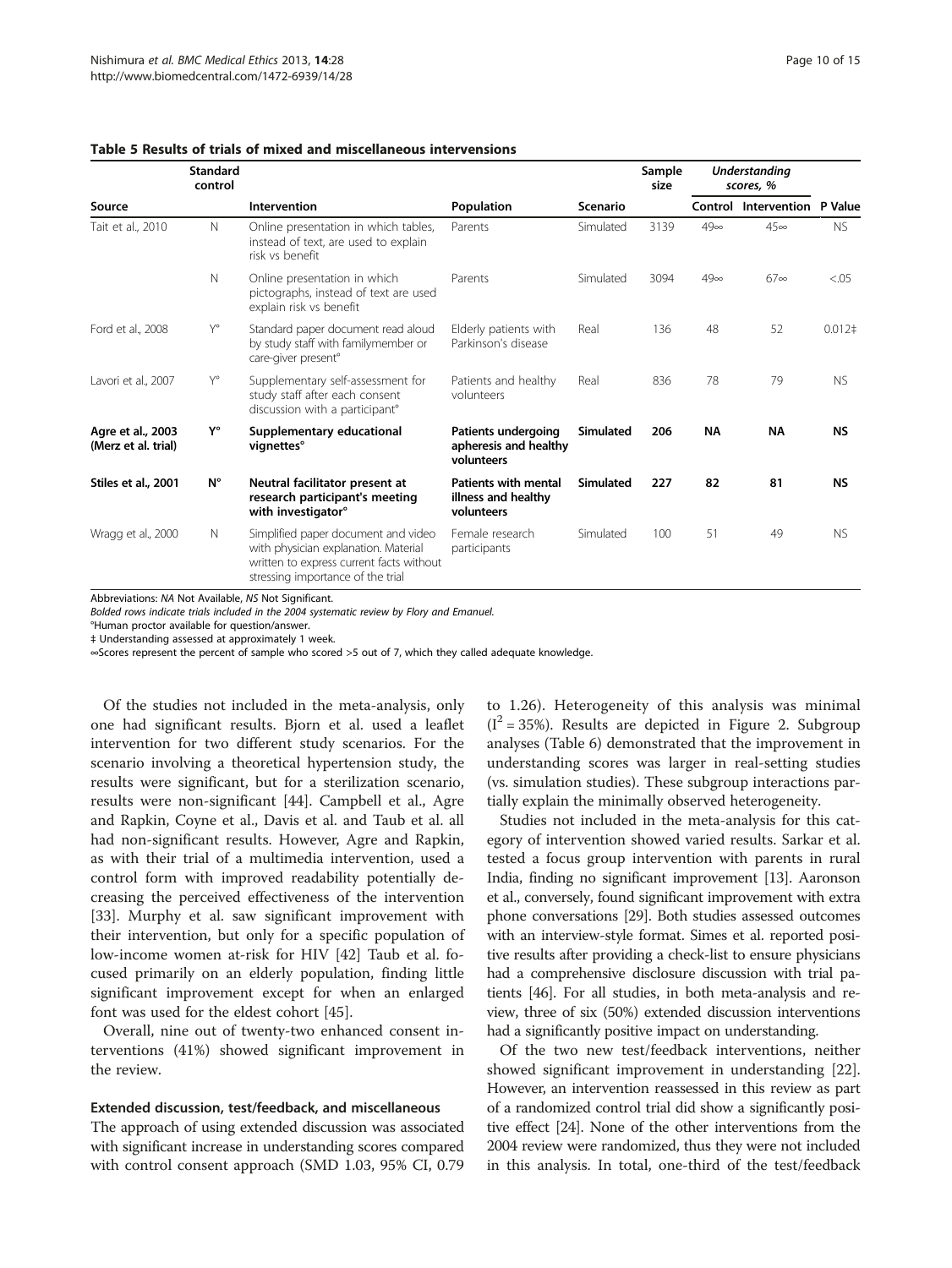#### <span id="page-10-0"></span>Table 6 Subgroup interactions for meta-analysis of interventions

|                              |                                        | Multimedia vs. control |         |      |         |
|------------------------------|----------------------------------------|------------------------|---------|------|---------|
|                              | # of studies                           | <b>SMD</b>             | ᄔ       | ul   | p-value |
| Control                      |                                        |                        |         |      |         |
| Nonstandard                  | 3                                      | 0.23                   | $-0.41$ | 0.88 | 0.8     |
| Standard                     | $\overline{4}$                         | 0.37                   | $-0.45$ | 1.19 |         |
| Overall                      | 7                                      | 0.29                   | $-0.22$ | 0.8  |         |
| Proctor present for control? |                                        |                        |         |      |         |
| <b>No</b>                    | 1                                      | 0.57                   | 0.17    | 0.97 | 0.65    |
| Yes                          | 5                                      | 0.37                   | $-0.44$ | 1.17 |         |
|                              | Proctor present for intervention?      |                        |         |      |         |
| No                           | 2                                      | 0.51                   | 0.14    | 0.88 | 0.85    |
| Yes                          | $\overline{4}$                         | 0.41                   | $-0.52$ | 1.34 |         |
| <b>Subjects</b>              |                                        |                        |         |      |         |
| Patients                     | 4                                      | 0.69                   | 0.14    | 1.25 | 0.33    |
| Volunteers                   | 1                                      | 0.16                   | $-0.76$ | 1.09 |         |
| Setting                      |                                        |                        |         |      |         |
| Real                         | $\overline{4}$                         | 0.12                   | $-0.65$ | 0.89 | 0.25    |
| Simulated                    | 3                                      | 0.64                   | 0.22    | 1.06 |         |
|                              | Enhanced consent form vs. control      |                        |         |      |         |
|                              | # of studies                           | SMD                    | LL      | UL   | p-value |
| Control                      |                                        |                        |         |      |         |
| Nonstandard                  | 3                                      | 2.33                   | 0.01    | 4.66 | 0.49    |
| Standard                     | 8                                      | 1.47                   | 0.7     | 2.23 |         |
|                              | Proctor present in both groups?        |                        |         |      |         |
| No                           | 7                                      | 2.6                    | 1.33    | 3.88 | 0.01    |
| Yes                          | 2                                      | 0.33                   | $-0.43$ | 1.09 |         |
| Subjects                     |                                        |                        |         |      |         |
| Patients                     | 4                                      | 2.56                   | 0.69    | 4.44 | 0.59    |
| Volunteers                   | 5                                      | 1.94                   | 0.66    | 3.23 |         |
| Setting                      |                                        |                        |         |      |         |
| Real                         | 3                                      | 0.57                   | $-0.06$ | 1.19 | 0.01    |
| Simulated                    | 8                                      | 2.23                   | 1.19    | 3.28 |         |
|                              | <b>Extended discussion vs. control</b> |                        |         |      |         |
|                              | # of studies                           | <b>SMD</b>             | ᄔ       | ul   | p-value |
|                              | Proctor present in control group?      |                        |         |      |         |
| No                           | 3                                      | 1.31                   | 0.33    | 2.29 | 0.19    |
| Yes                          | 1                                      | 0.63                   | 0.33    | 0.93 |         |
| <b>Subjects</b>              |                                        |                        |         |      |         |
| Patients                     | 2                                      | 1.33                   | $-0.07$ | 2.74 | 0.53    |
| Volunteers                   | 2                                      | 0.83                   | 0.19    | 1.47 |         |
| Setting                      |                                        |                        |         |      |         |
| Real                         | 1                                      | 2.06                   | 1.61    | 2.52 | 0.01    |
| Simulated                    | 3                                      | 0.66                   | 0.39    | 0.93 |         |
|                              |                                        |                        |         |      |         |

Abbreviations: SMD Standard mean deviation, LL Lower limit, UL Upper limit.

interventions included in our review resulted in significant improvement.

Two of the five new miscellaneous interventions showed significant improvement in understanding [[47,48\]](#page-14-0). While Flory and Emanuel presented one of three randomized trials with significant improvement (33%) [\[14\]](#page-13-0), we observed improvement in two out of seven total trials (29%).

#### Sensitivity analysis

Four studies in the meta-analysis had multiple intervention arms [\[32](#page-13-0)[,49-51](#page-14-0)]. The choice of intervention arm did not affect the overall conclusions of this meta-analysis.

# Impact of different consent innovations on satisfaction, accrual and retention

There is little to no indication that the interventions tested in these trials negatively impact participant satisfaction or study accrual. Data regarding rates of participant satisfaction were tracked for eleven interventions. Preferences between interventions and controls were either insignificant or showed that participants significantly preferred the interventions [[19](#page-13-0),[27,29,32,35,43](#page-13-0)[,47,52-54](#page-14-0)]. Accrual rates, tracked for trials with real parent studies, were also reported as improved or unchanged by interventions in all categories [[13,23](#page-13-0),[29](#page-13-0),[43](#page-13-0),[52,55,56](#page-14-0)], with one exception [[46\]](#page-14-0). These findings are consistent with those discussed in the 2004 review [\[14](#page-13-0)].

Ten studies that tested an intervention's impact on understanding also tested for impact on knowledge retention; interventions in all categories except extended discussion and test/feedback showed an overall positive impact on rates of knowledge retention. The seven interventions in the multimedia and enhanced form categories significantly improved knowledge retention rates [\[25,36,37,](#page-13-0)[50](#page-14-0)]. Three interventions in the other categories had insignificant results for retention [[24](#page-13-0)[,46,48](#page-14-0)].

An additional five studies tested seven different interventions' impact on retention, but not immediate understanding. Of these studies, all found significantly positive impacts from their interventions. These studies included three enhanced forms [\[53](#page-14-0)], one test/feedback [\[57\]](#page-14-0), and three miscellaneous interventions [\[55,58,59](#page-14-0)].

# **Discussion**

Different types of intervention to improve research consent across a variety of settings show mixed impact on improving participant knowledge. The search and data abstraction for this paper adds twenty-four interventions, tested in randomized control trials, to Flory and Emanuel's 2004 systematic review. In addition, this first of its kind meta-analysis, notwithstanding the stated limitations, demonstrates that enhanced consent forms, extended discussion, and multimedia interventions favor improved knowledge outcomes. Only enhanced consent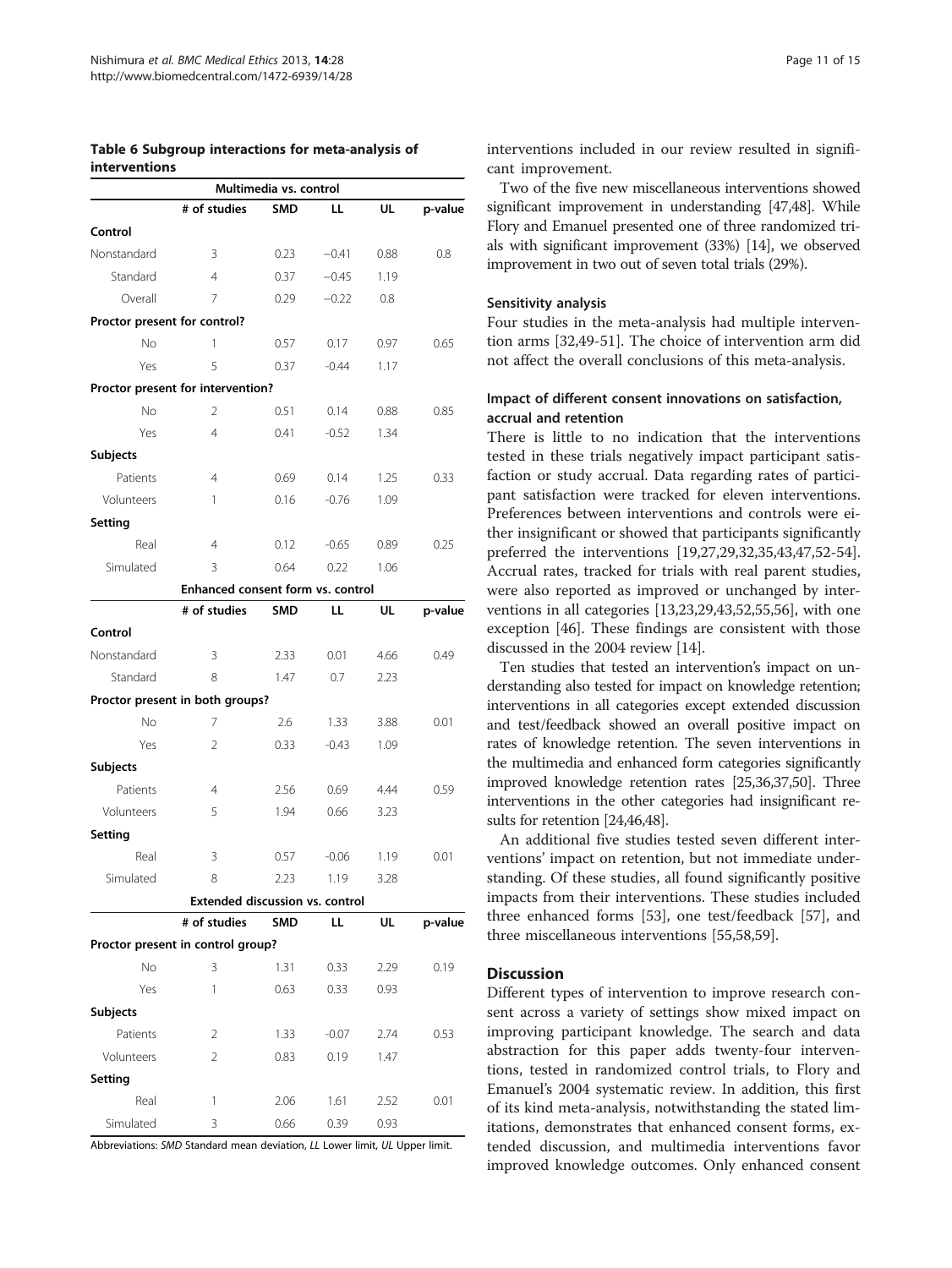forms and extended discussion interventions were significant in changing the outcome; the consistency of multimedia's effectiveness remains unclear. Finally, there is little evidence that a participant's satisfaction or a study's accrual rates would be negatively altered by attempts to improve the informed consent process, which should be reassuring to investigators. Our findings confirm those from other previously performed systematic reviews. However, they may not be applicable to illiterate or socially disadvantage groups, given the limits of our search, indicating an important domain for more research.

Our data highlight several key points. First, both the form and the conversation are important for the process. Secondly, the effect of multimedia in the informed consent process remains in question. However, as found in the 2004 review, it may prove useful in helping with long-term knowledge retention [\[14\]](#page-13-0). This element of learning may promote other dimensions of participant autonomy such as voluntariness: if a participant better remembers what a study is about, he or she can better decide whether to stay enrolled. Moreover, we speculate that multimedia may serve to compliment discussion and written forms to simultaneously address immediate and long-term understanding. Defining the role of multimedia will be increasingly critical as media-based technology becomes cheaper to implement, more accessible and more transportable (e.g., iPads).

Still, even the most exquisitely-designed form, be it on paper or computer screen, should not be expected to suffice. Arguably there is still no substitute for a good conversation, which facilitates opportunities for questions and interaction cannot be underestimated. An interesting and novel focus for improving consent could be creating interventions designed explicitly on improving communication skills Our data suggest that if the research enterprise could move towards a practice of rich conversations between investigator and participant, several crucial points would be addressed. Participants may have a better understanding of the study, they would likely feel more like a "partner" in the research process, they could be easily exposed to a natural test/feedback setting, and a relationship between the participant and the researcher would be established. We found that extended discussions had the most consistent result of improving understanding, although only 50% showed significant improvement. No category of intervention managed to have consistent efficacy.

The question of whether "shorter forms are better than longer forms" – at least whether "shorter is no worse than longer" for participant understanding – is still an open question, pointing to the need for studies that directly compare a "short form" intervention to a traditional "long form" control in a randomized control

setting. Whether short forms coupled with conversation would potentiate even greater increases in understanding is a hypothesis for future consent research.

The efficacy of test/feedback interventions is difficult to discern at this point. Most test/feedback trials fall easily into the format of a pseudo-randomized or cohort study as *only* the participants who fail a first assessment proceed to take a second (or third) assessment. Researchers must devise more stringent methodologies to ensure that their studies are fully legitimate randomized experiments.

# Limitations

Our study has several limitations. We restricted our search to interventions tested in RCT trials in order to meet the general gold standard of a systematic review. Yet, others have suggested that certain complex, sociallyembedded biomedical activities are restricted by the lens of an RCT [\[60](#page-14-0)]. The informed consent process may be such an activity and may find ample aid from other more qualitative or observational studies. In addition, our study is limited by the primary outcome we sought to investigate: understanding. We were focused on objective assessments of participant understanding. Rates of understanding are important under the presumption that more information aids potential participants in decisionmaking [\[1](#page-13-0)]. Information-based decision-making aims to demonstrate respect for individual participants' autonomy. However, there are other ethical values that may be equally, if not more, important to participants. For example, the values of trust and honesty may be more significant to participants who are willing to enter a trial based on their physicians' recommendations. Truly informed consent may thus entail more than simply comprehending and memorizing information.

Several features of our analysis reveal the need for standardized research on informed consent interventions. The controls used in the studies we analyzed were highly varied. In some studies the control consent process was similar to standard practice. Usually, this process involved a long, paper-based document at the 12th grade (or higher) reading level [[56](#page-14-0)]. In other studies, the control was an already enhanced version of the standard form. For example, Mittal et al.'s control form was a welldesigned, formatted brochure revised to read at the 8th grade reading level [[31](#page-13-0)]. One would expect the improvements in understanding—over the control—for trials with enhanced control formats to be less significant than those with standard control formats. In some cases, the control cohort did not have any form, likely amplifying the results of the intervention [\[25](#page-13-0)]. Thus, side-by-side comparison of these different interventions may be unfair.

Heterogeneity across these trials was the norm for assessing understanding. The wide ranges in normalized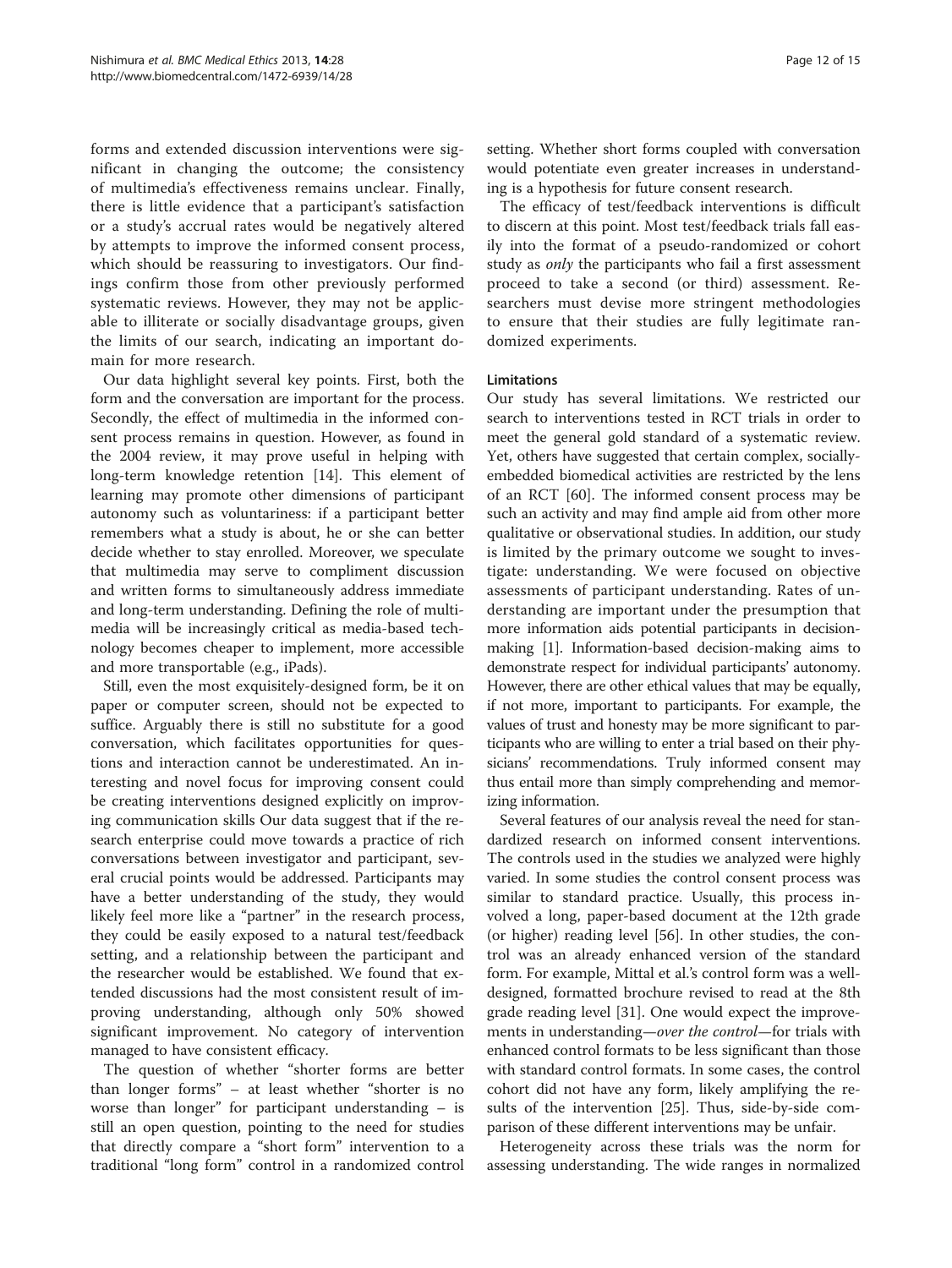scores for both control and intervention between studies suggest that the varied choice of approach across studies may contribute to perceived level of understanding. While all trials included are interested in a participant's level of understanding after the consent process, the different testing formats produced varied results. Assessments differed drastically in format, question-type, length, and provision and this heterogeneity among assessments hinders direct comparison. Standardized, verified examinations have been developed specifically for the informed consent process, yet only several studies in our review made use of them. For example, the MacCAT-CR, BICEP and QuIC are all pre-established assessment tools that were used in several studies [[19,31,](#page-13-0)[48](#page-14-0)]. However, the majority of studies used customcreated assessment forms. While a number of teams determined the reliability of their tests through pilot versions or other means, the inconsistency between different trials still precludes an accurate comparison. Just as the composition of an informed consent document may impact understanding levels, so too may assessment methods impact the degree to which participants can express their knowledge. This issue is particularly relevant for populations with low-literacy levels. Comparing results between trials with strongly divergent assessment techniques is problematic and limits the value of systematic reviews.

Additional variations between studies that limit comparison have been discussed by previous authors. The categories with the most positive outcomes, enhanced discussion and test-feedback, were also the categories with the fewest number of studies [[14\]](#page-13-0). Few adequate criteria exist for tracking study quality; there are vast differences between population demographics; and categories for interventions group disparate interventions together. In 2009, Henry et al. focused in depth on each study in Flory and Emanuel's multimedia category, exposing how almost every study could be interpreted differently than it was in the systematic review. They agreed with the authors of a Cochrane review of multimedia informed consent interventions: "the empirical literature is not yet sufficiently developed to draw definitive conclusions one way or the other about the general effectiveness of or value derived from multimedia consent aids" [\[11](#page-13-0)[,61](#page-14-0)]. We agree with this conclusion of Henry et al. and Ryan et al. and further extended its implications to include all of the intervention categories. Perhaps more important than our findings for improving the consent process are our findings for improving the *study* of the consent process.

Despite these limitations and potential theoretical flaws, our research contributes an important body of data to the study of understanding in the informed consent process.

# Conclusions

We report on a systematic review of 54 interventions and meta-analysis of 22 interventions that sought to improve the rates of participant understanding in the informed consent process. The attention to research informed consent in recent years highlights the need for up-to-date, concise summaries of effective consent strategies. However, such summaries have thus far remained elusive. Furthermore, in an area of increased attention to consent for genomic research and bio-banking, knowing the state of the literature on effective consent strategies is essential. In an attempt address these needs, we report a systematic review of randomized controlled trials of informed consent interventions for biomedical research and an accompanying meta-analysis.

The findings of our study suggest that enhanced consent forms and extended discussions are most effective in improving participant understanding. Multimedia interventions are effective, though not significantly so, and appear to be more useful for improving long-term knowledge retention rates. Interventions involving test/feedback quizzes may be effective, but studies are too sparse to currently draw useful conclusions. Miscellaneous interventions do not appear to consistently improve understanding, though studies of such interventions are also sparse.

For many of the people who do research with human participant, obtaining informed consent is viewed as a legal and ethical hurdle that stands in the way of the real study of interest. Guidelines for research informed consent need to be cost-effective for researchers and institutions to implement. The most accessible route to providing useful, applicable evidence on better research informed consent process to researchers obtaining consent is by standardizing how studies on informed consent are conducted. Such standardization (or streamlining) need not diminish or eliminate creativity with interventions developed to enhance the informed consent process, but rather should be done in a way that will allow for comparisons of interventions in meta-analysis and systematic reviews.

#### Competing interests

The authors declare that they have no competing interests.

#### Authors' contributions

AN, JBM, and JCT screened abstracts. AN, JCT, and JBM abstracted data. JBM, JCT, and MHM designed the study. PJE designed and conducted the search. MHM performedthe meta-analysis.AN and JBM drafted the manuscript. All authors reviewed and edited as necessary the manuscript and approved the final manuscript.

#### Acknowledgments

The authors would like to thank members of the Knowledge and Evaluation Research Unit Systematic Review Team, Dr Joan Henriksen Hellyer, Ms Katherine James, Ms Holly Huso, Ms Lisa Linn, and MsMarguerite Robinson for their help in preparing the manuscript. We also thank our funders for their support, the Mayo Clinic Division of General Internal Medicine, the National Center on Research Resources (grant number UL1 RR024150), and the National Center for Advancing Translational Sciences (grant number UL1 TR000135).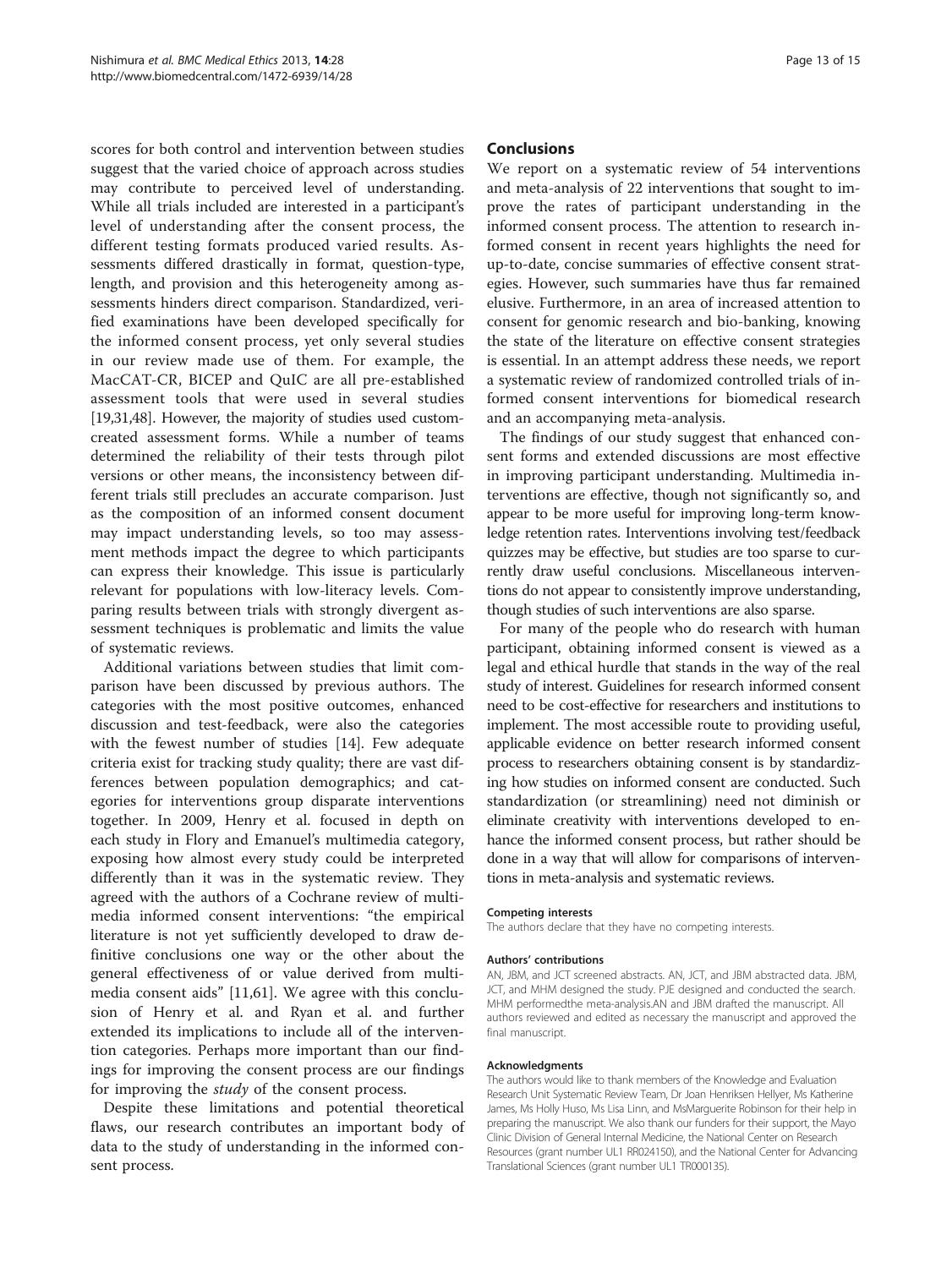#### <span id="page-13-0"></span>Grant support

This project was funded by the Mayo Clinic Division of General Internal Medicine and by grant number UL1 RR024150 from the National Center on Research Resources and grant number UL1 TR000135 from the National Center for Advancing Translational Sciences.

#### Author details

<sup>1</sup>University of Washington, Seattle, WA, USA. <sup>2</sup>Mayo Clinic, 200 First St SW, Rochester, MN 55905, USA. <sup>3</sup>Department of Medicine, Mayo Clinic, Rochester, MN, USA. <sup>4</sup>Knowledge and Evaluation Research Unit, Mayo Clinic, Rochester, MN, USA. <sup>5</sup>Biomedical Ethics Research Unit, Mayo Clinic, Rochester, MN, USA.

#### Received: 8 February 2013 Accepted: 13 June 2013 Published: 23 July 2013

#### References

- 1. Manson NC, O'Neill O: Rethinking Informed Consent in Bioethics. UK: Cambridge University Press; 2007.
- Falagas ME, Korbila IP, Giannopoulou KP, Kondilis BK, Peppas G: Informed consent: how much and what do patients understand? Am J Surg 2009, 198(3):420–435.
- 3. Moreno J, Caplan AL, Root WP: Updating protections for human subjects involved in research. JAMA 1998, 280(22):1951–1958.
- 4. Markman M: What must research subjects be told regarding the results of completed randomized trials? IRB: Ethics and Human Research 2004, 26(3):8–10.
- 5. Koyfman SA, McCabe MS, Emanuel EJ, Grady C: A consent from template for phase 1 oncology trials. IRB: Ethics and Human Research 2009, 31(4):1–8.
- 6. Stunkel L, Benson M, McLellan L, Sinaii N, Bedarida G, Emanuel E, Grady C: Comprehension and informed consent: assessing the effect of a short consent form. IRB: Ethics and Human Research 2010, 32(4):1–9.
- 7. McGuire AL, Beskow LM: Informed consent in genomics and genetic research. Annu Rev Genomics Hum Genet 2010, 11:361–381.
- Kass NE, Chaisson L, Taylor HA, Lohse J: Length and complexity of US and international HIV consent forms from federal HIV network trials. J Gen Intern Med 2011, 26(11):1324–1328.
- 9. Emanuel EJ, Menikoff J: Reforming the regulations governing research with human subjects. NEJM 2011, 365(12):1145–1150.
- 10. Department of Health and Human Services, Office of Secretary: Human Subjects Research Protections: Enhancing Protections for Research Subjects and Reducing Burden, Delay, and Ambiguity for Investigators"; 2011. FR Doc No: 2011–18792, July 26.
- 11. Palmer BW, et al: Reformed consent: adapting to new media and research participant preferences. IRB: Ethics and Human Research 2009, 31(2):1-8.
- 12. Barbour GL, Blumenkrantz MJ: Videotape aids informed consent decision. JAMA 1978, 240(25):2741–2742.
- 13. Sarkar R, Sowmyanarayanan TV, Samuel P, et al: Comparison of group counseling with individual counseling in the comprehension of informed consent: a randomized controlled trial. BMC Med Ethics 2010, 11:8. 14 May.
- 14. Flory J, Emanuel E: Interventions to improve research participants' understanding in informed consent for research: a systematic review. JAMA 2004, 292(13):1593–1601.
- 15. Moher D, Liberati A, Tetzlaff J, Altman D: Preferred reporting items for systematic reviews and meta-analyses: the PRISMA statement. BMJ 2009, 339:b2535.
- 16. DerSimonian R, Laird N: Meta-analysis in clinical trials. Control Clin Trials 1986, 7(3):177–188.
- 17. Higgins J, Thompson S, Deeks J, Altman D: Measuring inconsistency in meta-analyses. BMJ 2003, 327(7414):557–560.
- 18. Altman D, Bland J: Interaction revisited: the difference between two estimates. BMJ 2003, 326(7382):219.
- 19. Bickmore TW, Pfeifer LM, Paasche-Orlow MK: Using computer agents to explain medical documents to patients with low health literacy. Patient Educ Couns 2009, 75(3):315–320.
- 20. Freer Y, McIntosh N, Teunisse S, Anand KJ, Boyle EM: More information, less understanding: a randomized study on consent issues in neonatal research. Pediatrics 2009, 123(5):1301–1305.
- 21. Tindall B, Forde S, Ross MW, et al: Effects of two formats of informed consent on knowledge amongst persons with advanced HIV disease in a clinical trial of didanosine. Patient Educ Couns 1994, 24(3):261–266.
- 22. Eyler LT, Mirzakhanian H, Jeste DV: A preliminary study of interactive questioning methods to assess and improve understanding of informed consent among patients with schizophrenia. Schizophr Res 2005, 75(2–3):193–198.
- 23. Kass NE, Sugarman J, Medley AM, et al: An intervention to improve cancer patients' understanding of early-phase clinical trials. IRB: Ethics & Human Research 2009, 31(3):1–10.
- 24. Taub HA, Baker MT: The effect of repeated testing upon comprehension of informed consent materials by elderly volunteers. Exp Aging Res 1983,  $9(3):135-138$
- 25. Campbell HM, Raisch DW, Sather MR, et al: Impact of a clinical trials information handbook on patient knowledge, perceptions, and likelihood of participation. IRB: Ethics & Human Research 2008, 30(1):6-14.
- 26. Campbell FA, Goldman BD, Boccia ML, Skinner M: The effect of format modifications and reading comprehension on recall of informed consent information by low-income parents: a comparison of print, video, and computer-based presentations. Patient Educ Couns 2004, 53(2):205–216.
- 27. Davis TC, Holcombe RF, Berkel HJ, Pramanik S, Divers SG: Informed consent for clinical trials: a comparative study of standard versus simplified forms. J Natl Cancer Inst 1998, 90(9):668–674.
- Sarkar R, Grandin EW, Gladstone BP, Muliyil J, Kang G: Comprehension and recall of informed consent among participating families in a birth cohort study on diarrhoeal disease. Public Health Ethics 2009, 2(1):37–44.
- 29. Aaronson NK, Visser-Pol E, Leenhouts GH, et al: Telephone-based nursing intervention improves the effectiveness of the informed consent process in cancer clinical trials. J Clin Oncol 1996, 14(3):984-996.
- 30. Lavori PW, Wilt TJ, Sugarman J: Quality assurance questionnaire for professionals fails to improve the quality of informed consent. Clin Trials 2007, 4(6):638–649.
- 31. Mittal D, Palmer BW, Dunn LB, et al: Comparison of two enhanced consent procedures for patients with mild Alzheimer disease or mild cognitive impairment. Am J Geriatr Psychiatry 2007, 15(2):163-167.
- 32. Hack TF, Whelan T, Olivotto IA, et al: Standardized audiotape versus recorded consultation to enhance informed consent to a clinical trial in breast oncology. Psychooncology 2007, 16(4):371–376.
- 33. Agre P, Rapkin B: Improving informed consent: a comparison of four consent tools. IRB: Ethics & Human Research 2003, 25(6):1–7.
- 34. Henry J, Palmer BW, Palinkas L, et al: Reformed consent: adapting to new media and research participant preferences. IRB: Ethics & Human Research 2009, 31(2):1–8.
- 35. Llewellyn-Thomas HA, Thiel EC, Sem FWC, Harrison Woermke DE: Presenting clinical trial information: A comparison of methods. Patient Educ Couns 1995, 25(2):97–107.
- 36. Fureman I, Meyers K, McLellan AT, Metzger D, Woody G: Evaluation of a video-supplement to informed consent: injection drug users and preventive HIV vaccine efficacy trials. AIDS Educ Prev 1997, 9(4):330–341.
- 37. Weston J, Hannah M, Downes J: Evaluating the benefits of a patient information video during the informed consent process. Patient Educ Couns 1997, 30(3):239–245.
- 38. Wirshing DA, Sergi MJ, Mintz J: A videotape intervention to enhance the informed consent process for medical and psychiatric treatment research. [erratum appears in Am J Psychiatry. 2005 Apr;162(4):832]. Am J Psychiatry 2005, 162(1):186–188.
- 39. Dunn LB, Lindamer LA, Palmer BW, et al: Improving understanding of research consent in middle-aged and elderly patients with psychotic disorders. Am J Geriatr Psychiatry 2002, 10(2):142-150.
- 40. Epstein L, Lasagna L: Obtaining informed consent: form or substance. Arch Intern Med 1969, 123(6):682–688.
- 41. Stiles PG, Poythress NG, Hall A, Falkenbach D, Williams R: Improving understanding of research consent disclosures among persons with mental illness. Psychiatr Serv 2001, 52(6):780–785.
- 42. Murphy DA, O'Keefe ZH, Kaufman AH: Improving comprehension and recall of information for an HIV vaccine trial among women at risk for HIV: Reading level simplification and inclusion of pictures to illustrate key concepts. AIDS Educ Prev 1999, 11(5):389–399.
- 43. Rogers CG, Tyson JE, Kennedy KA, Broyles RS, Hickman JF: Conventional consent with opting in versus simplified consent with opting out: an exploratory trial for studies that do not increase patient risk.[see comment]. J Pediatr 1998, 132(4):606–611.